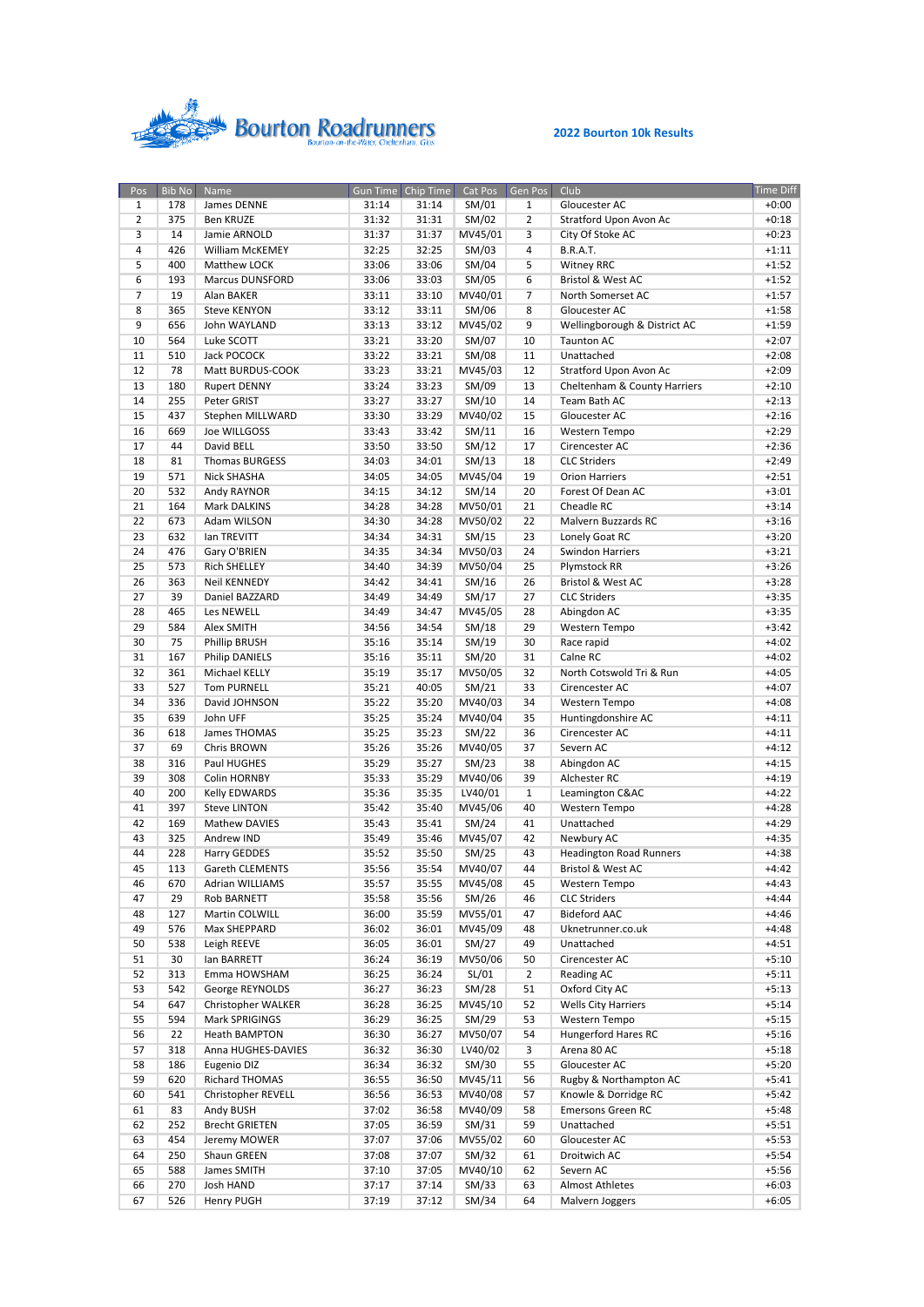| 68  | 628 | Ben TOON               | 37:35 | 37:31 | MV40/11 | 65              | Malvern Joggers                | $+6:21$  |
|-----|-----|------------------------|-------|-------|---------|-----------------|--------------------------------|----------|
| 69  | 224 | Darren GARMAN          | 37:39 | 37:37 | MV50/08 | 66              | Bristol & West AC              | $+6:25$  |
| 70  | 534 | <b>Stewart READING</b> | 37:40 | 37:31 | SM/35   | 67              | Evesham Vale                   | $+6:26$  |
| 71  | 625 | Jason TILLEY           | 37:44 | 37:43 | MV50/09 | 68              | Gloucester AC                  | $+6:30$  |
| 72  | 398 | Alister LISCOTT        | 37:46 | 37:43 | SM/36   | 69              | Stroud & District AC           | $+6:32$  |
| 73  | 33  | Jason BARRY            | 37:48 | 37:45 | MV45/12 | 70              | Stroud & District AC           | $+6:34$  |
|     |     |                        |       |       |         |                 |                                |          |
| 74  | 302 | <b>Nick HOLLIDAY</b>   | 37:50 | 37:47 | MV60/01 | 71              | Cheltenham & County Harriers   | $+6:36$  |
| 75  | 297 | Tracy HINXMAN          | 37:55 | 37:53 | LV45/01 | 4               | Gloucester AC                  | $+6:41$  |
| 76  | 97  | <b>Fiona CARTER</b>    | 38:01 | 37:57 | LV50/01 | 5               | Lonely Goat RC                 | $+6:47$  |
| 77  | 156 | <b>Nick CURRIE</b>     | 38:02 | 37:58 | MV50/10 | 72              | Ledbury & District Harriers    | $+6:48$  |
| 78  | 474 | Dan NURSE              | 38:04 | 38:03 | MV40/12 | 73              | Severn AC                      | $+6:50$  |
| 79  | 210 | <b>Matthew FLYNN</b>   | 38:05 | 38:01 | SM/37   | 74              | Western Tempo                  | $+6:51$  |
| 80  | 591 | Stephen SNEAD          | 38:06 | 37:59 | MV50/11 | 75              | Unattached                     | $+6:52$  |
| 81  | 208 |                        | 38:09 | 38:04 |         | 76              | Cirencester AC                 | $+6:55$  |
|     |     | Andy FELLOWS           |       |       | MV40/13 |                 |                                |          |
| 82  | 464 | Kimberley NEWCOMBE     | 38:10 | 38:08 | LV35/01 | $6\overline{6}$ | Stroud & District AC           | $+6:56$  |
| 83  | 493 | <b>Garry PAYNE</b>     | 38:12 | 38:11 | MV65/01 | 77              | <b>Nuneaton Harriers</b>       | $+6:58$  |
| 84  | 654 | Caroline WARRINGTON    | 38:18 | 38:16 | LV40/03 | 7               | Bromsgrove & Redditch AC       | $+7:04$  |
| 85  | 414 | <b>Richard MARTIN</b>  | 38:19 | 38:17 | MV45/13 | 78              | Ivanhoe Runners                | $+7:05$  |
| 86  | 188 | Paul DODD              | 38:19 | 38:18 | MV60/02 | 79              | <b>Chepstow Harriers</b>       | $+7:05$  |
| 87  | 432 | Allan MEEK             | 38:24 | 38:17 | MV55/03 | 80              | Unattached                     | $+7:10$  |
| 88  | 612 | Paul TAYLOR            | 38:32 | 38:25 | MV40/14 | 81              | <b>Witney RRC</b>              | $+7:18$  |
| 89  | 690 |                        | 38:33 | 38:31 |         | 8               | Stratford Upon Avon Ac         | $+7:19$  |
|     |     | Kate WRIGHT            |       |       | LV55/01 |                 |                                |          |
| 90  | 111 | David CLARKE           | 38:47 | 38:40 | MV50/12 | 82              | Severn AC                      | $+7:33$  |
| 91  | 502 | Jonathan PHILLIPS      | 38:48 | 38:43 | SM/38   | 83              | <b>Black Pear Joggers</b>      | $+7:34$  |
| 92  | 677 | Hayley WINTERS         | 38:50 | 38:48 | LV40/04 | 9               | Gloucester AC                  | $+7:36$  |
| 93  | 93  | Peter CARRICK          | 38:53 | 38:52 | SM/39   | 84              | <b>Bourton Roadrunners</b>     | $+7:39$  |
| 94  | 90  | Peter CARMICHAEL       | 38:53 | 38:49 | SM/40   | 85              | Western Tempo                  | $+7:39$  |
| 95  | 131 | John COOPER            | 38:59 | 38:55 | MV60/03 | 86              | <b>St Albans Striders</b>      | $+7:45$  |
| 96  | 478 | Ryan O'DONNELL         | 39:03 | 38:59 | SM/41   | 87              | <b>CLC Striders</b>            | +7:49    |
|     |     |                        |       |       |         |                 |                                |          |
| 97  | 644 | <b>Alec VINCENT</b>    | 39:05 | 38:58 | MV50/13 | 88              | Tewkesbury RC                  | $+7:51$  |
| 98  | 87  | Simon CAMPBELL         | 39:05 | 38:56 | MV40/15 | 89              | Cirencester AC                 | $+7:51$  |
| 99  | 485 | <b>Kerry PAPPS</b>     | 39:09 | 39:04 | MV40/16 | 90              | <b>Eynsham Road Runners</b>    | $+7:55$  |
| 100 | 455 | Chris MULCAHY          | 39:12 | 39:11 | MV45/14 | 91              | Witney RRC                     | $+7:58$  |
| 101 | 174 | Lee DAVIS              | 39:14 | 39:12 | MV50/14 | 92              | Stroud & District AC           | $+8:00$  |
| 102 | 369 | Helen KNIGHT           | 39:14 | 39:11 | LV40/05 | 10              | <b>CLC Striders</b>            | $+8:00$  |
| 103 | 523 | Andy PROPHETT          | 39:17 | 39:14 | MV45/15 | 93              | Western Tempo                  | $+8:03$  |
| 104 | 214 |                        | 39:23 | 39:20 |         | 11              |                                | $+8:09$  |
|     |     | Cherry FOWLER          |       |       | LV50/02 |                 | <b>Chepstow Harriers</b>       |          |
| 105 | 562 | Nigel SANKEY           | 39:25 | 39:19 | MV40/17 | 94              | Dursley RC                     | $+8:11$  |
| 106 | 385 | Clark LAWSON           | 39:28 | 39:25 | SM/42   | 95              | Western Tempo                  | $+8:14$  |
| 107 | 672 | Monica WILLIAMSON      | 39:29 | 39:28 | LV60/01 | 12              | Leamington C&AC                | $+8:15$  |
| 108 | 225 | <b>Kevin GARNESS</b>   | 39:31 | 39:27 | MV40/18 | 96              | <b>Black Pear Joggers</b>      | $+8:17$  |
| 109 | 112 | Sarah CLELAND          | 39:32 | 39:29 | LV40/06 | 13              | Hart RRC                       | $+8:18$  |
| 110 | 140 | <b>Rupert COUSENS</b>  | 39:36 | 39:28 | MV45/16 | 97              | <b>Headington Road Runners</b> | $+8:22$  |
| 111 | 508 | Alan PITT              | 39:40 | 39:38 | MV55/04 | 98              | Unattached                     | $+8:26$  |
| 112 | 613 | <b>Brittany TEAGUE</b> | 39:46 | 39:44 |         | 14              |                                | +8:32    |
|     |     |                        |       |       | SL/02   |                 | Western Tempo                  |          |
| 113 | 650 | William WALKER         | 39:48 | 39:36 | SM/43   | 99              | Unattached                     | $+8:34$  |
| 114 | 116 | Chris COLBECK          | 39:49 | 39:42 | MV50/15 | 100             | Witney RRC                     | +8:35    |
| 115 | 504 | Robert PHILLIPS        | 39:51 | 39:49 | MV45/17 | 101             | Unattached                     | $+8:37$  |
| 116 | 227 | Michael GARRY          | 39:52 | 39:42 | MV40/19 | 102             | Oxford City AC                 | $+8:38$  |
| 117 | 472 | Paul NORTHUP           | 39:55 | 39:53 | MV55/05 | 103             | <b>CLC Striders</b>            | $+8:41$  |
| 118 | 285 | Jason HARVEY           | 39:58 | 39:56 | SM/44   | 104             | Unattached                     | $+8:44$  |
| 119 | 389 | Walter LEACH           | 40:01 | 39:59 | MV60/04 | 105             | Forest Of Dean AC              | $+8:47$  |
|     |     |                        |       |       |         |                 |                                |          |
| 120 | 431 | Simon MEADOWS          | 40:04 | 40:00 | MV40/20 | 106             | Gloucester AC                  | $+8:50$  |
| 121 | 577 | <b>Neil SHEWARD</b>    | 40:04 | 39:59 | MV55/06 | 107             | Kenilworth Runners             | $+8:50$  |
| 122 | 353 | Simon JONES            | 40:08 | 39:59 | MV40/21 | 108             | Unattached                     | $+8:54$  |
| 123 | 463 | Chris NESBITT          | 40:12 | 40:06 | SM/45   | 109             | Unattached                     | $+8:58$  |
| 124 | 661 | Daniel WHITING         | 40:13 | 40:03 | SM/46   | 110             | Unattached                     | $+8:59$  |
| 125 | 514 | Matt POWELL            | 40:17 | 40:12 | MV45/18 | 111             | Gloucester AC                  | $+9:03$  |
| 126 | 679 | Scott WITHEY           | 40:21 | 40:19 | SM/47   | 112             | Evesham Vale                   | $+9:07$  |
| 127 |     | Jason MATHER           |       |       | MV50/16 |                 |                                |          |
|     | 418 |                        | 40:28 | 40:22 |         | 113             | Unattached                     | $+9:14$  |
| 128 | 235 | Simon GILL             | 40:30 | 40:09 | SM/48   | 114             | Unattached                     | $+9:16$  |
| 129 | 605 | <b>Ben STONE</b>       | 40:38 | 40:17 | SM/49   | 115             | Almost Athletes                | $+9:24$  |
| 130 | 175 | Matthew DAVIS          | 40:45 | 40:43 | MV45/19 | 116             | Unattached                     | $+9:31$  |
| 131 | 642 | Alec VESSEY            | 40:45 | 40:42 | SM/50   | 117             | Unattached                     | $+9:31$  |
| 132 | 233 | Sam GILDER             | 40:52 | 40:43 | SM/51   | 118             | Cheltenham & County Harriers   | $+9:38$  |
| 133 | 674 | Charlotte WILTON       | 40:55 | 40:49 | LV45/02 | 15              | <b>Swindon Harriers</b>        | $+9:41$  |
| 134 | 184 | Jack DICKER            | 40:56 | 40:43 | SM/52   | 119             | Unattached                     | $+9:42$  |
|     |     |                        |       |       |         |                 |                                |          |
| 135 | 15  | Steve AXFORD           | 41:01 | 40:48 | MV40/22 | 120             | <b>Almost Athletes</b>         | $+9:47$  |
| 136 | 239 | John GOODCHILD         | 41:03 | 40:58 | MV50/17 | 121             | Unattached                     | $+9:49$  |
| 137 | 376 | Kate KRZYWIEC          | 41:09 | 41:05 | LV45/03 | 16              | North Cotswold Tri & Run       | $+9:55$  |
| 138 | 399 | Anthony LOCK           | 41:13 | 41:09 | MV55/07 | 122             | Witney RRC                     | $+9:59$  |
| 139 | 177 | Rob DEAKIN             | 41:14 | 41:06 | SM/53   | 123             | <b>Birchfield Harriers</b>     | $+10:00$ |
| 140 | 560 | <b>Steve SANDALLS</b>  | 41:17 | 41:13 | MV50/18 | 124             | Evesham Vale                   | $+10:03$ |
| 141 | 26  | Paul BARLOW            | 41:24 | 41:17 | MV55/08 | 125             | Pershore Plum Plodders         | $+10:10$ |
| 142 |     |                        |       |       |         |                 |                                |          |
|     | 623 | <b>Stewart THORP</b>   | 41:27 | 41:23 | MV65/02 | 126             | Oxford City AC                 | $+10:13$ |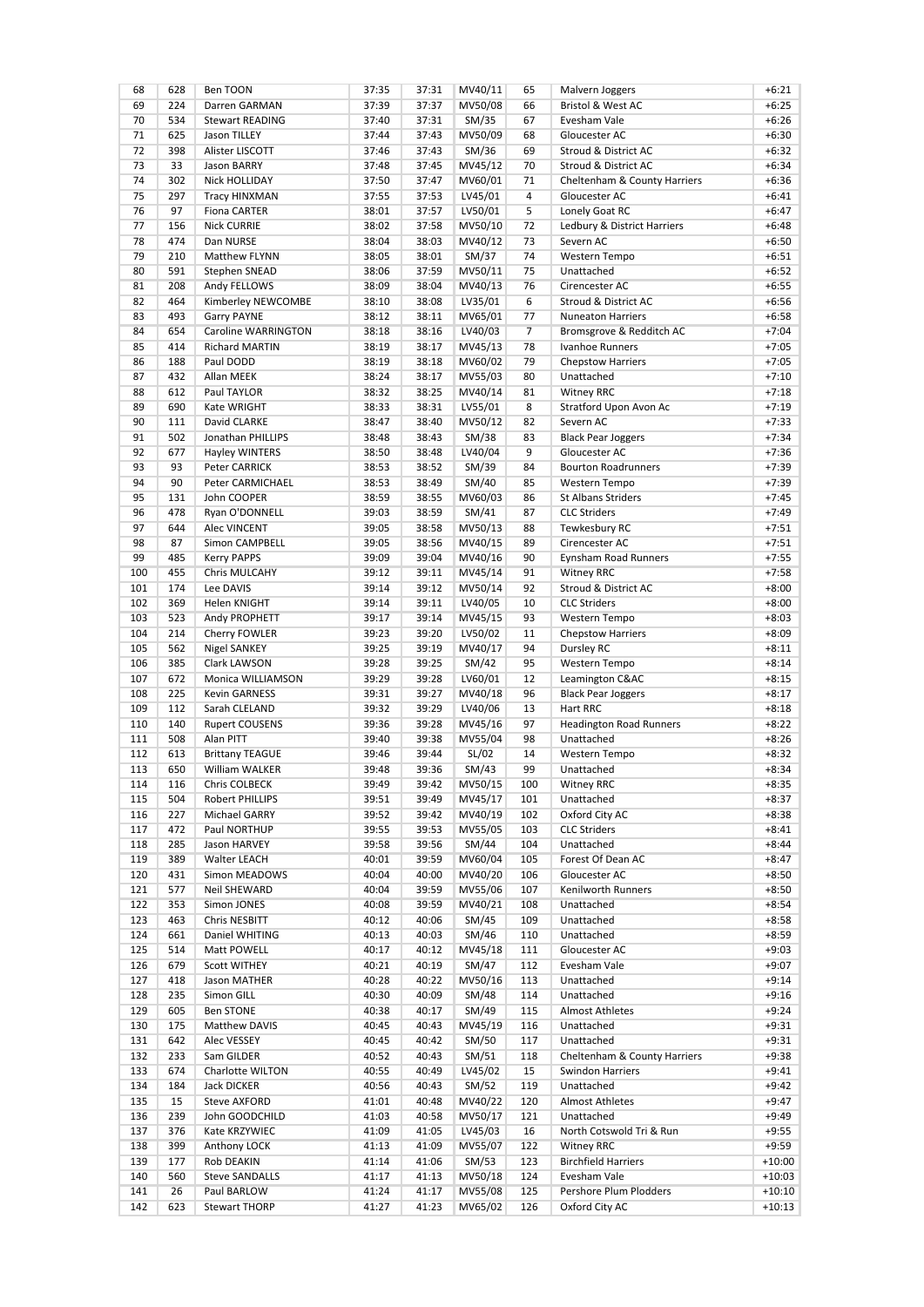| 143 | 339            | John JOHNSON           | 41:33 | 41:26 | MV45/20 | 127 | RAF                          | $+10:19$ |
|-----|----------------|------------------------|-------|-------|---------|-----|------------------------------|----------|
| 144 | 240            | Jonathan GOODLAND      | 41:36 | 41:32 | MV60/05 | 128 | Bristol & West AC            | $+10:22$ |
| 145 | 38             | <b>Steve BATSFORD</b>  | 41:36 | 41:30 | MV50/19 | 129 | Evesham Vale                 | $+10:22$ |
| 146 | 332            | <b>Alex JENKINS</b>    | 41:37 | 41:32 | SM/54   | 130 | Severn AC                    | $+10:23$ |
| 147 | 102            | <b>Chris CHAMBERS</b>  | 41:39 | 41:34 | SM/55   | 131 | Unattached                   | $+10:25$ |
| 148 | 468            | Christopher NICHOLLS   | 41:39 | 41:35 | MV40/23 | 132 | Tewkesbury RC                | $+10:25$ |
| 149 | 607            | Peter SUGDEN           | 41:40 | 41:29 | MV50/20 | 133 | Stratford Upon Avon Ac       | $+10:26$ |
| 150 | 198            | Joanna EDDY            | 41:46 | 41:38 | LV45/04 | 17  | <b>Hereford Couriers</b>     | $+10:32$ |
| 151 | 578            | Niamh SHOEMARK         | 41:49 | 41:44 | LV50/03 | 18  | <b>Bourton Roadrunners</b>   | $+10:35$ |
| 152 | 191            | Laurence DUFFY         | 41:57 | 41:55 | MV60/06 | 134 | The Stragglers RC            | $+10:43$ |
| 153 | 495            | <b>Clive PEARCE</b>    | 42:02 | 41:58 | MV55/09 | 135 | Kenilworth Runners           | $+10:48$ |
| 154 | 611            | Paul TAYLOR            | 42:04 | 41:48 | MV55/10 | 136 | <b>Hook Norton Harriers</b>  | $+10:50$ |
| 155 | 238            | Ben GODWOOD            | 42:05 | 41:51 | MV45/21 | 137 | <b>Witney RRC</b>            | $+10:51$ |
| 156 | 482            | Lee ORMEROD            | 42:07 | 41:55 |         | 138 | <b>Almost Athletes</b>       | $+10:53$ |
|     |                |                        |       |       | SM/56   |     |                              |          |
| 157 | 291            | Allan HERDMAN          | 42:08 | 42:04 | MV65/03 | 139 | <b>Tavistock AC</b>          | $+10:54$ |
| 158 | 321            | <b>Dominic HURFORD</b> | 42:10 | 42:05 | MV45/22 | 140 | Unattached                   | $+10:56$ |
| 159 | 443            | <b>Russell MOREY</b>   | 42:11 | 41:59 | MV45/23 | 141 | Unattached                   | $+10:57$ |
| 160 | 512            | <b>Richard POPIEL</b>  | 42:22 | 42:16 | MV60/07 | 142 | Silson ac                    | $+11:08$ |
| 161 | 563            | Jon SCHOFIELD          | 42:25 | 42:14 | SM/57   | 143 | Severn AC                    | $+11:11$ |
| 162 | 405            | Daniel LYGO            | 42:32 | 42:25 | MV50/21 | 144 | Dursley RC                   | $+11:18$ |
| 163 | 206            | Jane FAIRBAIRN         | 42:34 | 42:24 | LV45/05 | 19  | Cheltenham & County Harriers | $+11:20$ |
| 164 | 427            | David McLEAN           | 42:37 | 42:32 | MV65/04 | 145 | Sphinx AC                    | $+11:23$ |
| 165 | 314            | Daniel HUGHES          | 42:39 | 42:31 | SM/58   | 146 | Unattached                   | $+11:25$ |
| 166 | 9              | Louise ANDREWS         | 42:44 | 42:38 | LV45/06 | 20  | Kenilworth Runners           | $+11:30$ |
| 167 | 165            | <b>Nick DALTON</b>     | 42:48 | 42:36 | MV50/22 | 147 | <b>Witney RRC</b>            | $+11:34$ |
| 168 | 66             | <b>Tim BROCK</b>       | 42:49 | 42:46 | MV50/23 | 148 | <b>CLC Striders</b>          | $+11:35$ |
| 169 | 305            | Paul HOLMES            | 42:50 | 42:42 | SM/59   | 149 | Silson ac                    | $+11:36$ |
| 170 | 62             | <b>Steve BRADLEY</b>   | 42:51 | 42:44 | MV50/24 | 150 | Cheltenham & County Harriers | $+11:37$ |
| 171 | 222            | <b>Charlotte GAREY</b> | 42:51 | 42:45 | SL/03   | 21  | Unattached                   | $+11:37$ |
| 172 | 503            | Joseph PHILLIPS        | 42:52 | 42:26 | SM/60   | 151 | Stroud & District AC         | $+11:38$ |
| 173 | 440            | <b>Brian MOORE</b>     | 42:55 | 42:42 | MV55/11 | 152 | <b>Witney RRC</b>            | $+11:41$ |
| 174 | 162            | Cath DALE              | 42:58 | 42:56 | LV55/02 | 22  | Team Bath AC                 | $+11:44$ |
| 175 | 565            | Phillip SCOTT          | 43:02 | 42:57 | SM/61   | 153 | Evesham Vale                 | $+11:48$ |
| 176 | 245            | Andrew GREEN           | 43:04 | 42:50 | SM/62   | 154 | <b>Witney RRC</b>            | $+11:50$ |
|     | 518            |                        | 43:06 | 43:03 |         | 155 | Halesowen A&CC               | $+11:52$ |
| 177 |                | <b>Nick PRICE</b>      |       |       | MV50/25 |     |                              |          |
| 178 | 517            | <b>Kirsty PRICE</b>    | 43:06 | 43:03 | LV50/04 | 23  | Halesowen A&CC               | $+11:52$ |
| 179 | 435            | Dale MIDWINTER         | 43:06 | 43:01 | MV55/12 | 156 | <b>Almost Athletes</b>       | $+11:52$ |
| 180 | 511            | lan POOLE              | 43:08 | 42:54 | MV50/26 | 157 | <b>Almost Athletes</b>       | $+11:54$ |
| 181 | 356            | Lisa KAY               | 43:10 | 42:56 | LV40/07 | 24  | <b>Witney RRC</b>            | $+11:56$ |
| 182 | 490            | Saleem PATEL           | 43:12 | 43:06 | SM/63   | 158 | Unattached                   | $+11:58$ |
| 183 | 35             | Peter BARZETOVIC       | 43:13 | 43:06 | MV60/08 | 159 | <b>Nuneaton Harriers</b>     | $+11:59$ |
| 184 | 413            | Michael MARTIN         | 43:14 | 43:08 | MV45/24 | 160 | <b>Black Pear Joggers</b>    | $+12:00$ |
| 185 | 59             | Jason BOWLD            | 43:18 | 43:16 | MV45/25 | 161 | Unattached                   | $+12:04$ |
| 186 | 202            | Georgina EMILE         | 43:19 | 43:11 | LV40/08 | 25  | Angels RC                    | $+12:05$ |
| 187 | 366            | David KINDER           | 43:21 | 43:07 | MV50/27 | 162 | Unattached                   | $+12:07$ |
| 188 | $\overline{2}$ | Simon ABBOTT           | 43:22 | 43:08 | MV40/24 | 163 | Unattached                   | $+12:08$ |
| 189 | 540            | Tom RENTON-ROSE        | 43:23 | 43:13 | SM/64   | 164 | North Cotswold Tri & Run     | $+12:09$ |
| 190 | 697            | Patricia DENDY         | 43:24 | 43:13 | LV40/09 | 26  | Almost Athletes              | $+12:10$ |
| 191 | 447            | Peter MORRIS           | 43:27 | 43:18 | MV60/09 | 165 | <b>Almost Athletes</b>       | $+12:13$ |
| 192 | 666            | <b>Jo WILKIE</b>       | 43:30 | 43:20 | LV40/10 | 27  | Cheltenham & County Harriers | $+12:16$ |
| 193 | 282            | <b>Jill HARRISON</b>   | 43:35 | 43:30 | LV60/02 | 28  | <b>Bristol &amp; West AC</b> | $+12:21$ |
| 194 | 554            | Clive ROSE             | 43:35 | 43:30 | MV65/05 | 166 | Midland Masters AC           | $+12:21$ |
| 195 | 89             | Dan CAPPER             | 43:39 | 43:32 | MV45/26 | 167 | Unattached                   | $+12:25$ |
| 196 | 344            | Andrew JONES           | 43:41 | 43:33 | MV50/28 | 168 | Unattached                   | $+12:27$ |
| 197 | 494            | <b>Tom PAYNE</b>       | 43:43 | 43:38 | SM/65   | 169 | Cirencester AC               | $+12:29$ |
|     |                |                        |       |       |         |     |                              |          |
| 198 | 459            | Duncan NEDOMA          | 43:44 | 43:29 | SM/66   | 170 | Unattached                   | $+12:30$ |
| 199 | 161            | Simon DAKIN            | 43:47 | 43:41 | MV50/29 | 171 | Unattached                   | $+12:33$ |
| 200 | 691            | Dan WYMER              | 43:54 | 43:40 | MV40/25 | 172 | <b>Witney RRC</b>            | $+12:40$ |
| 201 | 91             | Shaun CARR             | 43:56 | 43:43 | MV45/27 | 173 | Almost Athletes              | $+12:42$ |
| 202 | 64             | Neil BRAMWELL          | 43:58 | 43:46 | MV40/26 | 174 | Unattached                   | $+12:44$ |
| 203 | 317            | Richard HUGHES         | 44:00 | 43:50 | MV60/10 | 175 | <b>Westbury Harriers</b>     | $+12:46$ |
| 204 | 410            | Ian MALCOLM            | 44:06 | 43:50 | MV55/13 | 176 | <b>Hook Norton Harriers</b>  | $+12:52$ |
| 205 | 183            | Paul DICKENS           | 44:07 | 43:52 | MV40/27 | 177 | Severn AC                    | $+12:53$ |
| 206 | 419            | Sarah MAY              | 44:08 | 44:04 | LV50/05 | 29  | <b>Bideford AAC</b>          | $+12:54$ |
| 207 | 362            | Mike KENNEDY           | 44:11 | 43:56 | MV45/28 | 178 | Almost Athletes              | $+12:57$ |
| 208 | 251            | Adam GREENWOOD         | 44:12 | 44:07 | SM/67   | 179 | <b>CLC Striders</b>          | $+12:58$ |
| 209 | 157            | lan CUTLER             | 44:13 | 43:52 | MV50/30 | 180 | Stroud & District AC         | $+12:59$ |
| 210 | 243            | lan GOWER              | 44:13 | 44:07 | MV55/14 | 181 | Kenilworth Runners           | $+12:59$ |
| 211 | 500            | <b>Steve PHELPS</b>    | 44:14 | 44:02 | SM/68   | 182 | <b>Almost Athletes</b>       | $+13:00$ |
| 212 | 453            | Duncan MOUNSOR         | 44:17 | 43:57 | MV50/31 | 183 | Almost Athletes              | $+13:03$ |
| 213 | 163            | Arthur DALEY           | 44:18 | 44:15 | MV70/01 | 184 | Gloucester AC                | $+13:04$ |
| 214 | 338            | Joanne JOHNSON         | 44:20 | 44:12 | LV40/11 | 30  | <b>RAF</b>                   | $+13:06$ |
| 215 | 391            | Cory LEDGISTER         | 44:23 | 44:02 | SM/69   | 185 | Unattached                   | $+13:09$ |
| 216 | 570            | Jason SHAILER          | 44:25 | 44:03 | MV40/28 | 186 | Unattached                   | $+13:11$ |
| 217 | 43             | Richard BEETLESTONE    | 44:26 | 44:10 | MV40/29 | 187 | Pershore Plum Plodders       | $+13:12$ |
|     |                |                        |       |       |         |     |                              |          |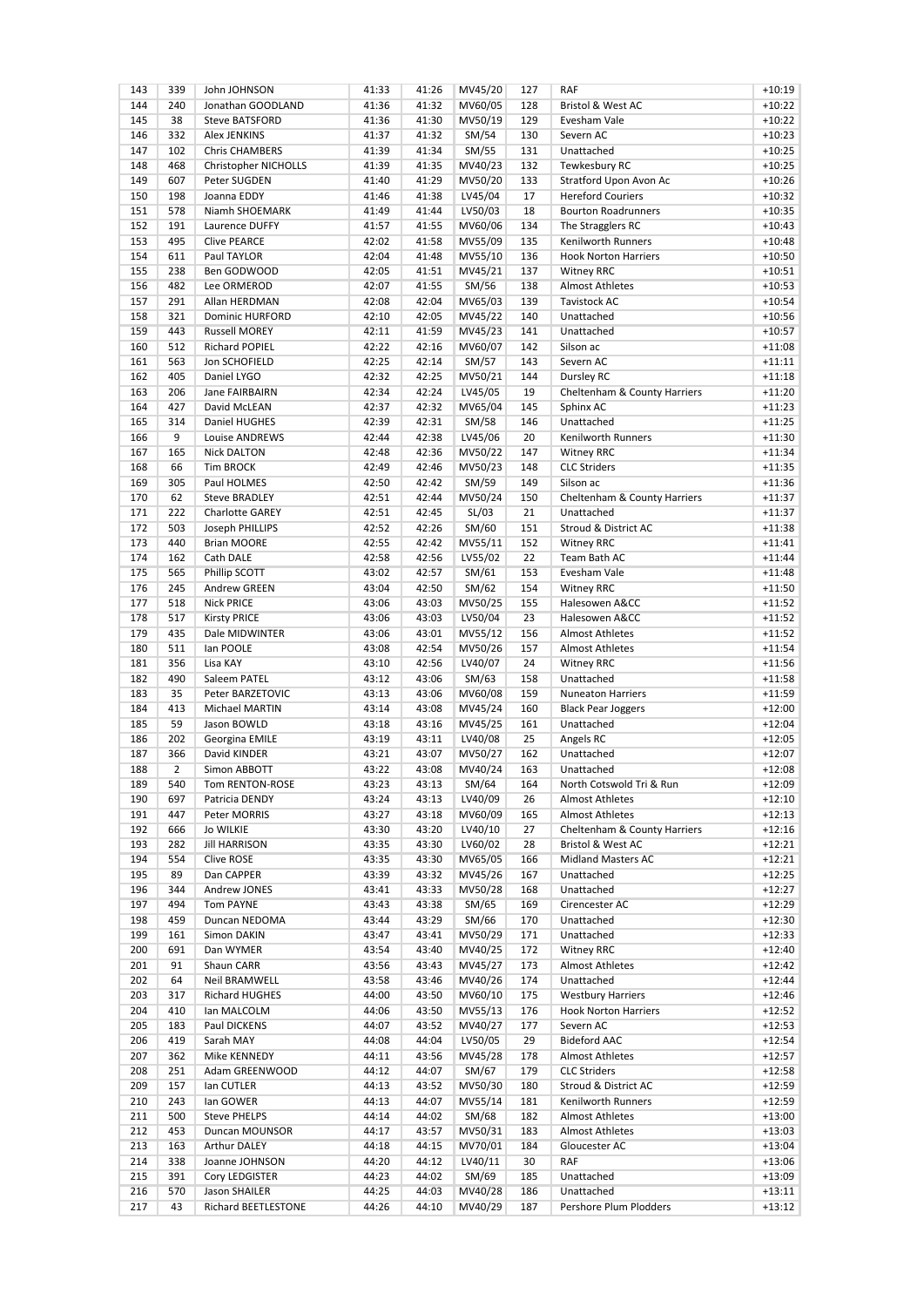| 218        | 496 | Sue PEARCE               | 44:26 | 44:14 | LV45/07 | 31  | <b>Almost Athletes</b>       | $+13:12$ |
|------------|-----|--------------------------|-------|-------|---------|-----|------------------------------|----------|
| 219        | 551 | James ROBINSON           | 44:27 | 44:06 | MV50/32 | 188 | Unattached                   | $+13:13$ |
| 220        | 371 | David KNOTT              | 44:34 | 44:28 | MV55/15 | 189 | Unattached                   | $+13:20$ |
| 221        | 203 | Michael ERRINGTON        | 44:40 | 44:20 | MV40/30 | 190 | Unattached                   | $+13:26$ |
| 222        | 229 | <b>Jo GIBBS</b>          | 44:47 | 44:39 | LV35/02 | 32  | Unattached                   | $+13:33$ |
| 223        | 311 | Harriet HOWARD           | 44:47 | 44:27 | LU18/01 | 33  | <b>Witney RRC</b>            | $+13:33$ |
| 224        | 310 | Fraser HOWARD            | 44:48 | 44:27 | MV45/29 | 191 | <b>Witney RRC</b>            | $+13:34$ |
| 225        | 195 | James DWIGHT             | 44:48 | 44:38 | SM/70   | 192 | Unattached                   | $+13:34$ |
| 226        | 477 | Jade OCEAN               | 44:51 | 44:29 | SL/04   | 34  | Unattached                   | $+13:37$ |
| 227        | 185 | Aiveen DIGBY             | 44:51 | 44:41 | SL/05   | 35  | Malvern Joggers              | $+13:37$ |
| 228        | 56  | Steve BOTT               | 44:55 | 44:47 | MV65/06 | 193 | <b>Black Pear Joggers</b>    | $+13:41$ |
| 229        | 60  | Dale BOZWARD             | 44:56 | 44:42 | SM/71   | 194 | <b>Black Pear Joggers</b>    | $+13:42$ |
| 230        | 67  | Dawn BROOM               | 44:57 | 44:53 | LV55/03 | 36  | Penistone Footpath RAC       | $+13:43$ |
| 231        | 166 |                          |       | 44:46 | MV55/16 |     |                              | $+13:45$ |
|            |     | Robert DALTON-MORRIS     | 44:59 |       |         | 195 | <b>Almost Athletes</b>       |          |
| 232        | 149 | Mark CROSBY              | 45:00 | 44:42 | MV50/33 | 196 | <b>Witney RRC</b>            | $+13:46$ |
| 233        | 429 | Mario McNAMARA           | 45:03 | 44:50 | MV65/07 | 197 | Stroud & District AC         | $+13:49$ |
| 234        | 619 | Paul THOMAS              | 45:07 | 44:58 | MV50/34 | 198 | <b>Almost Athletes</b>       | $+13:53$ |
| 235        | 264 | Cordelia HALFHEAD        | 45:07 | 45:01 | SL/06   | 37  | Abingdon AC                  | $+13:53$ |
| 236        | 370 | <b>Richard KNIGHTLEY</b> | 45:10 | 44:54 | MV50/35 | 199 | <b>Almost Athletes</b>       | $+13:56$ |
| 237        | 258 | Leigh GUILBERT           | 45:10 | 44:51 | SM/72   | 200 | Cirencester AC               | $+13:56$ |
| 238        | 173 | Christopher DAVIS        | 45:16 | 45:05 | MV40/31 | 201 | Gloucester AC                | $+14:02$ |
| 239        | 105 | Mike CHIPPING            | 45:19 | 45:09 | MV70/02 | 202 | <b>Bristol &amp; West AC</b> | $+14:05$ |
| 240        | 501 | <b>Hedley PHILLIPS</b>   | 45:21 | 45:03 | MV45/30 | 203 | <b>CLC Striders</b>          | $+14:07$ |
| 241        | 448 | <b>Neil MORRISSEY</b>    | 45:22 | 44:59 | SM/73   | 204 | Cirencester AC               | $+14:08$ |
| 242        | 118 | Andrew COLEY             | 45:23 | 45:18 | SM/74   | 205 | Unattached                   | $+14:09$ |
| 243        | 7   | Nicholas ALLEN           | 45:24 | 45:14 | MV60/11 | 206 | Severn AC                    | $+14:10$ |
| 244        | 367 | Paul KING                | 45:26 | 45:19 | MV50/36 | 207 | Unattached                   | $+14:12$ |
| 245        | 615 | Liz TETLEY               | 45:26 | 45:21 | LV55/04 | 38  | Lymm runners                 | $+14:12$ |
| 246        | 436 | Emma MILLMAN             | 45:27 | 45:18 | LV45/08 | 39  | Angels RC                    | $+14:13$ |
| 247        | 261 | James HACKNEY            | 45:29 | 45:07 | SM/75   | 208 | <b>Witney RRC</b>            | $+14:15$ |
| 248        | 449 | Kathryn MORTON           | 45:29 | 45:25 | LV60/03 | 40  | Cheltenham & County Harriers | $+14:15$ |
| 249        | 658 | Sarah WHEELER            | 45:30 | 45:19 | LV45/09 | 41  | Stratford Upon Avon Ac       | $+14:16$ |
| 250        | 71  | James BROWN              | 45:30 | 45:10 | SM/76   | 209 | Unattached                   | $+14:16$ |
| 251        | 509 | <b>Jill PITTARD</b>      | 45:32 | 45:22 | LV40/12 | 42  | Unattached                   | $+14:18$ |
| 252        | 312 | Sally HOWARD             | 45:32 | 45:13 | LV45/10 | 43  | <b>Witney RRC</b>            | $+14:18$ |
| 253        | 160 | <b>Fiona DAKIN</b>       | 45:33 | 45:26 | LV50/06 | 44  | Unattached                   | $+14:19$ |
| 254        | 61  | Adam BRADLEY             | 45:37 | 45:14 | MV40/32 | 210 | Unattached                   | $+14:23$ |
| 255        | 377 | Damian LAI               | 45:38 | 45:28 |         | 211 |                              | $+14:24$ |
|            |     |                          |       |       | MV40/33 |     | Dursley RC                   |          |
| 256        | 460 | <b>Martin NEILL</b>      | 45:42 | 45:33 | MV50/37 | 212 | Unattached                   | $+14:28$ |
| 257        | 257 | Jon GRUBB                | 45:43 | 45:29 | MV50/38 | 213 | Unattached                   | $+14:29$ |
| 258        | 689 | Flo WRIGHT               | 45:48 | 45:31 | SL/07   | 45  | Unattached                   | $+14:34$ |
| 259        | 68  | John BROOM               | 45:49 | 45:45 | MV50/39 | 214 | Penistone Footpath RAC       | $+14:35$ |
| 260        | 505 | <b>Wesley PHILLIPS</b>   | 45:50 | 45:34 | MV40/34 | 215 | Unattached                   | $+14:36$ |
| 261        | 138 | Jamie COURTENAY          | 45:52 | 45:34 | SM/77   | 216 | <b>Almost Athletes</b>       | $+14:38$ |
| 262        | 441 | <b>Brian MORAN</b>       | 45:55 | 45:49 | MV70/03 | 217 | Desford Striders RC          | $+14:41$ |
| 263        | 417 | Margaret MASON           | 45:55 | 45:36 | LV50/07 | 46  | <b>Witney RRC</b>            | $+14:41$ |
| 264        | 598 | Amanda STEER             | 45:56 | 45:52 | LV50/08 | 47  | <b>CLC Striders</b>          | $+14:42$ |
| 265        | 483 | Beth OWEN                | 46:02 | 45:43 | SL/08   | 48  | Unattached                   | $+14:48$ |
| 266        | 660 | Nicola WHITEMAN          | 46:04 | 45:53 | LV40/13 | 49  | Cheltenham & County Harriers | $+14:50$ |
| 267        | 182 | Mary DERRICK             | 46:08 | 46:01 | LV60/04 | 50  | <b>Hogweed Trotters</b>      | $+14:54$ |
| 268        | 82  | Jackie BUSCOMBE          | 46:14 | 46:09 | LV50/09 | 51  | Unattached                   | $+15:00$ |
| 269        | 276 | Richard HARPER           | 46:16 | 46:03 | SM/78   | 218 | Unattached                   | $+15:02$ |
| 270        | 126 | Helen COLWILL            | 46:17 | 46:03 | LV50/10 | 52  | <b>Bideford AAC</b>          | $+15:03$ |
| 271        | 132 | Robert COOPER            | 46:20 | 46:07 | SM/79   | 219 | Unattached                   | $+15:06$ |
| 272        | 295 | Karen HIGUERA            | 46:22 | 46:11 | LV55/05 | 53  | Cirencester AC               | $+15:08$ |
| 273        | 86  | Lucy CAMBRIDGE           | 46:24 | 46:19 | LV45/11 | 54  | <b>Erme Valley Harriers</b>  | $+15:10$ |
| 274        | 530 | <b>Issy RAVENHILL</b>    | 46:31 | 46:18 | SL/09   | 55  | <b>Almost Athletes</b>       | $+15:17$ |
| 275        | 544 | Andy RICHARDS            | 46:32 | 46:06 | SM/80   | 220 | <b>Witney RRC</b>            | $+15:18$ |
| 276        | 411 | <b>Melissa MANN</b>      | 46:34 | 46:28 | LV50/11 | 56  | Unattached                   | $+15:20$ |
| 277        | 12  | <b>Jack ARMORGIE</b>     | 46:36 | 46:12 | SM/81   | 221 | Unattached                   | $+15:22$ |
| 278        | 451 | Farook MOTA              | 46:44 | 46:37 | MV50/40 | 222 | Severn AC                    | $+15:30$ |
| 279        | 88  | Matthew CAPEL            | 46:45 | 46:33 | SM/82   | 223 | <b>Black Pear Joggers</b>    | $+15:31$ |
| 280        | 671 | Dave WILLIAMS            | 46:45 | 46:33 | MV45/31 | 224 |                              | $+15:31$ |
|            | 442 |                          |       |       |         | 57  | <b>Black Pear Joggers</b>    | $+15:33$ |
| 281<br>282 |     | Louise MOREY             | 46:47 | 46:35 | LV45/12 |     | Unattached                   |          |
|            | 48  | <b>Emily BEVAN</b>       | 46:48 | 46:40 | LV35/03 | 58  | Unattached                   | $+15:34$ |
| 283        | 234 | Pat GILL                 | 46:52 | 46:30 | MV65/08 | 225 | Unattached                   | $+15:38$ |
| 284        | 434 | Anna MIDGLEY             | 46:54 | 46:44 | LV35/04 | 59  | Gloucester AC                | $+15:40$ |
| 285        | 659 | David WHITEHOUSE         | 47:00 | 46:53 | MV55/17 | 226 | Evesham Vale                 | $+15:46$ |
| 286        | 176 | Phoebe DAVIS             | 47:08 | 47:00 | SL/10   | 60  | Stroud & District AC         | $+15:54$ |
| 287        | 37  | <b>Martin BATE</b>       | 47:10 | 47:02 | MV60/12 | 227 | Unattached                   | $+15:56$ |
| 288        | 265 | Georgina HALFHEAD        | 47:12 | 47:03 | LU18/02 | 61  | Abingdon AC                  | $+15:58$ |
| 289        | 556 | <b>Felicity RUSSELL</b>  | 47:13 | 47:08 | LV60/05 | 62  | Bristol & West AC            | $+15:59$ |
| 290        | 575 | Mark SHEPLEY             | 47:13 | 47:03 | MV55/18 | 228 | Abingdon AC                  | $+15:59$ |
| 291        | 253 | Lorraine GRIFFITHS       | 47:17 | 47:10 | LV50/12 | 63  | <b>Black Pear Joggers</b>    | $+16:03$ |
| 292        | 633 | Neil TRING               | 47:20 | 46:43 | MV60/13 | 229 | <b>Almost Athletes</b>       | $+16:06$ |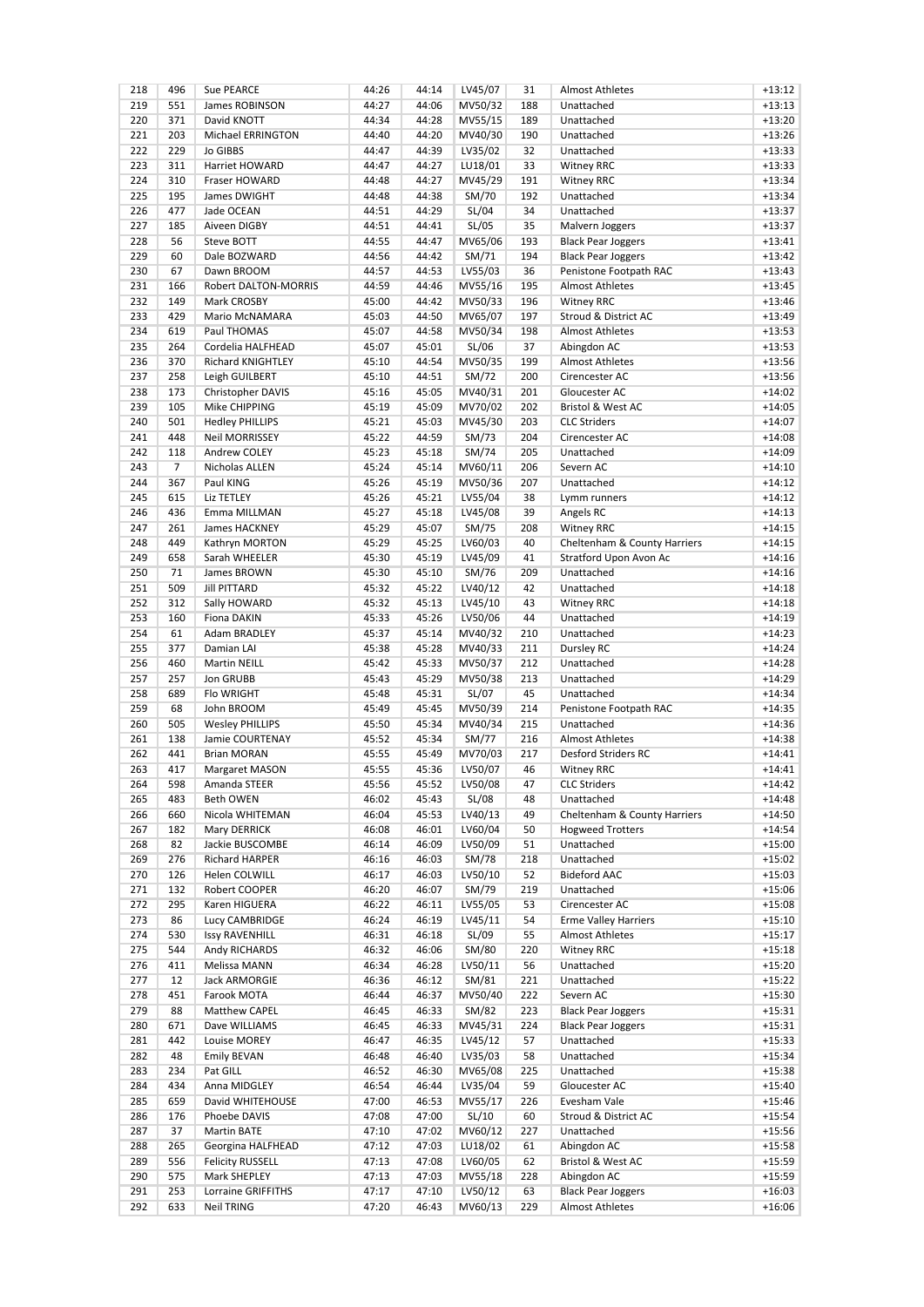| 293 | 333          | <b>Nick JENKINS</b>    | 47:22 | 47:06 | MV50/41 | 230 | Unattached                     | $+16:08$ |
|-----|--------------|------------------------|-------|-------|---------|-----|--------------------------------|----------|
| 294 | 328          | <b>Martin JAMES</b>    | 47:23 | 47:23 | MV65/09 | 231 | <b>Swindon Harriers</b>        | $+16:09$ |
| 295 | 172          | Alan DAVIS             | 47:31 | 47:15 | SM/83   | 232 | Unattached                     | $+16:17$ |
| 296 | 109          | Adam CLARK             | 47:33 | 47:19 | SM/84   | 233 | Unattached                     | $+16:19$ |
| 297 | 226          | Matthew GARNHAM        | 47:36 | 47:18 | MV45/32 | 234 | Unattached                     | $+16:22$ |
| 298 | 309          | Emily HOWARD           | 47:40 | 47:22 | SL/11   | 64  | <b>Witney RRC</b>              | $+16:26$ |
| 299 | 40           | Joshua BEARDSWORTH     | 47:41 | 47:30 | SM/85   | 235 | Severn AC                      | $+16:27$ |
| 300 | 415          | Sam MARTIN             | 47:45 | 47:24 | LV40/14 | 65  | Dursley RC                     | $+16:31$ |
| 301 | 152          | Graham CRUMP           | 47:51 | 47:38 | MV60/14 | 236 | Bristol & West AC              | $+16:37$ |
| 302 | 599          | <b>Tim STENSON</b>     | 47:52 | 47:44 | SM/86   | 237 | <b>Black Pear Joggers</b>      | $+16:38$ |
| 303 | 354          | Steve JONES            | 47:53 | 47:44 | MV45/33 | 238 | <b>Black Pear Joggers</b>      | $+16:39$ |
| 304 | 627          | Mark TOLLEY            | 47:57 | 47:23 | MV45/34 | 239 | Unattached                     | $+16:43$ |
|     |              |                        |       |       |         |     |                                |          |
| 305 | 394          | Chris LEWIS            | 47:57 | 47:49 | MV50/42 | 240 | Unattached                     | $+16:43$ |
| 306 | 348          | Gareth JONES           | 47:57 | 47:30 | SM/87   | 241 | <b>Black Pear Joggers</b>      | $+16:43$ |
| 307 | 608          | Peter SUTTON           | 48:04 | 47:47 | MV50/43 | 242 | <b>Cherwell Runners</b>        | $+16:50$ |
| 308 | 259          | <b>Clive GWATKIN</b>   | 48:06 | 47:54 | MV45/35 | 243 | Unattached                     | $+16:52$ |
| 309 | 230          | <b>Tim GIBBS</b>       | 48:06 | 47:41 | SM/88   | 244 | Unattached                     | $+16:52$ |
| 310 | 513          | Mark POTTER            | 48:08 | 47:58 | MV40/35 | 245 | Cheltenham & County Harriers   | $+16:54$ |
| 311 | 457          | Kinga NAWROCKA         | 48:09 | 48:02 | SL/12   | 66  | Evesham Vale                   | $+16:55$ |
| 312 | 430          | <b>Steve McNELIS</b>   | 48:09 | 47:54 | SM/89   | 246 | <b>Black Pear Joggers</b>      | $+16:55$ |
| 313 | 278          | Aaron HARRIS           | 48:13 | 47:45 | SM/90   | 247 | Unattached                     | $+16:59$ |
| 314 | 120          | Gemma COLEY            | 48:17 | 48:13 | SL/13   | 67  | Unattached                     | $+17:03$ |
| 315 | 98           | <b>Jo CARTER</b>       | 48:20 | 48:09 | LV40/15 | 68  | Unattached                     | $+17:06$ |
| 316 | 386          | <b>Gregory LEYSHON</b> | 48:24 | 48:22 | MV70/04 | 248 | Severn AC                      | $+17:10$ |
| 317 | 128          | Liz CONNORS            | 48:24 | 48:16 | LV65/01 | 69  | Northern Masters AC            | $+17:10$ |
|     |              |                        |       |       |         |     |                                |          |
| 318 | 409          | Jonathan MAGEE         | 48:25 | 48:15 | MV45/36 | 249 | Lonely Goat RC                 | $+17:11$ |
| 319 | 622          | Jane THORNTON          | 48:27 | 48:08 | LV40/16 | 70  | Unattached                     | $+17:13$ |
| 320 | 553          | <b>Christine ROSE</b>  | 48:27 | 48:12 | LV65/02 | 71  | Bristol & West AC              | $+17:13$ |
| 321 | 171          | Sian DAVIES            | 48:29 | 48:19 | LV60/06 | 72  | <b>Bristol &amp; West AC</b>   | $+17:15$ |
| 322 | 274          | <b>Ben HARDY</b>       | 48:34 | 48:26 | SM/91   | 250 | Unattached                     | $+17:20$ |
| 323 | 643          | Annemarie VICARY       | 48:37 | 48:14 | LV50/13 | 73  | Unattached                     | $+17:23$ |
| 324 | 681          | Dorota WOLOSZYNSKA     | 48:37 | 48:28 | LV40/17 | 74  | Kenilworth Runners             | $+17:23$ |
| 325 | 345          | <b>Ben JONES</b>       | 48:38 | 48:29 | MV40/36 | 251 | <b>Almost Athletes</b>         | $+17:24$ |
| 326 | 569          | Mohammed Hanif SHAIKH  | 48:39 | 48:19 | MV55/19 | 252 | <b>Almost Athletes</b>         | $+17:25$ |
| 327 | 134          | Caroline COTTERELL     | 48:39 | 48:21 | LV50/14 | 75  | Cheltenham & County Harriers   | $+17:25$ |
| 328 | 403          | <b>Ben LONSDALE</b>    | 48:40 | 48:20 | SM/92   | 253 | <b>Witney RRC</b>              | $+17:26$ |
| 329 | 638          | Dan UDELL              | 48:40 | 48:34 | SM/93   | 254 | Evesham Vale                   | $+17:26$ |
| 330 | 535          |                        |       |       |         |     |                                |          |
|     |              | Chris REED             | 48:41 | 48:32 | MV40/37 | 255 | Malvern Joggers                | $+17:27$ |
| 331 | 187          | Anne DOCKERY           | 48:43 | 48:39 | LV70/01 | 76  | Bristol & West AC              | $+17:29$ |
| 332 | 298          | Nikki HITCHCOCK        | 48:45 | 48:19 | LV50/15 | 77  | North Cotswold Tri & Run       | $+17:31$ |
| 333 | 273          | <b>Rob HARDIE</b>      | 48:46 | 48:22 | MV40/38 | 256 | Winchcombe RC                  | $+17:32$ |
| 334 | 84           | <b>Kevin BYRNE</b>     | 48:47 | 48:28 | MV65/10 | 257 | <b>Headington Road Runners</b> | $+17:33$ |
| 335 | 247          | Matthew GREEN          | 48:48 | 48:28 | MV45/37 | 258 | Unattached                     | $+17:34$ |
| 336 | 341          | Margaret JOHNSON-MYERS | 48:53 | 48:49 | LV60/07 | 78  | Unattached                     | $+17:39$ |
| 337 | 519          | <b>Thomas PRICE</b>    | 48:56 | 48:33 | SM/94   | 259 | Unattached                     | $+17:42$ |
| 338 | 531          | <b>Alison RAY</b>      | 48:57 | 48:49 | LV40/18 | 79  | Unattached                     | $+17:43$ |
| 339 | 289          | Caroline HELDER        | 48:57 | 48:46 | LV60/08 | 80  | Wimbledon Windmilers RC        | +17:43   |
| 340 | 404          | Gemma LUND             | 49:00 | 48:40 | LV40/19 | 81  | Cirencester AC                 | $+17:46$ |
| 341 | 378          | Garry LANCASTER        | 49:01 | 48:35 | MV45/38 | 260 | Kidlington RC                  | $+17:47$ |
| 342 | 663          | <b>Terry WHITSON</b>   | 49:01 | 48:37 | MV65/11 | 261 | Unattached                     | $+17:47$ |
| 343 | 21           | Sue BALDWIN            | 49:05 | 48:51 | LV55/06 | 82  | Tewkesbury RC                  | $+17:51$ |
|     |              |                        |       |       | SL/14   |     |                                |          |
| 344 | 412          | Lucy MARSHALL          | 49:06 | 48:44 |         | 83  | Unattached                     | $+17:52$ |
| 345 | 558          | <b>Neil RUSSELL</b>    | 49:10 | 48:33 | MV60/15 | 262 | <b>Bourton Roadrunners</b>     | $+17:56$ |
| 346 | 439          | Paul MOLYNEAUX         | 49:11 | 48:53 | MV70/05 | 263 | <b>Witney RRC</b>              | $+17:57$ |
| 347 | 141          | Andy COWARD            | 49:19 | 49:03 | MV55/20 | 264 | Pershore Plum Plodders         | $+18:05$ |
| 348 | 24           | <b>Bob BANNISTER</b>   | 49:20 | 49:06 | MV65/12 | 265 | Walton AC                      | $+18:06$ |
| 349 | $\mathbf{1}$ | Lisa ABBOTT            | 49:23 | 49:23 | LV35/05 | 84  | Unattached                     | $+18:09$ |
| 350 | 232          | Rebecca GILBERTHORPE   | 49:28 | 49:04 | LV35/06 | 85  | Unattached                     | $+18:14$ |
| 351 | 115          | Paul COATES            | 49:30 | 49:12 | MV60/16 | 266 | <b>Running Somewhere Else</b>  | $+18:16$ |
| 352 | 326          | Julia JACKSON          | 49:33 | 49:15 | LV50/16 | 86  | <b>Tewkesbury Allrunners</b>   | $+18:19$ |
| 353 | 144          | Anthony COX            | 49:40 | 49:03 | MV50/44 | 267 | Unattached                     | $+18:26$ |
| 354 | 545          | <b>Emily RICHARDS</b>  | 49:41 | 49:14 | SL/15   | 87  | Unattached                     | $+18:27$ |
| 355 | 473          | Ruth NUNN              | 49:41 | 49:18 | LV35/07 | 88  | Bristol & West AC              | $+18:27$ |
| 356 | 696          | Jamie YOUNG            | 49:42 | 49:35 | SM/95   | 268 | Unattached                     | $+18:28$ |
| 357 | 521          | Emma PRITCHARD         | 49:45 | 49:24 | SL/16   | 89  | Unattached                     | $+18:31$ |
|     |              |                        |       |       |         |     |                                |          |
| 358 | 537          | Rachel REED            | 49:47 | 49:38 | LV40/20 | 90  | Malvern Joggers                | $+18:33$ |
| 359 | 617          | Elizabeth THOMAS       | 49:53 | 49:42 | SL/17   | 91  | Cirencester AC                 | $+18:39$ |
| 360 | 197          | Vanessa EAGLAND        | 49:55 | 49:49 | LV50/17 | 92  | Evesham Vale                   | $+18:41$ |
| 361 | 237          | Anna GIMIGLIANO        | 49:56 | 49:35 | SL/18   | 93  | Unattached                     | $+18:42$ |
| 362 | 522          | Kai PRITCHARD          | 49:58 | 49:37 | SM/96   | 269 | Unattached                     | $+18:44$ |
| 363 | 143          | Sarah COWEN            | 50:04 | 49:44 | SL/19   | 94  | Unattached                     | $+18:50$ |
| 364 | 279          | Gemma HARRIS           | 50:04 | 49:47 | LV35/08 | 95  | Unattached                     | $+18:50$ |
| 365 | 242          | Charlotte GORMAN       | 50:05 | 49:38 | LV35/09 | 96  | Stroud & District AC           | $+18:51$ |
| 366 | 695          | Shaun YOST             | 50:05 | 49:41 | MV55/21 | 270 | Unattached                     | $+18:51$ |
| 367 | 456          | Alan MULLEN            | 50:06 | 49:36 | MV40/39 | 271 | Almost Athletes                | $+18:52$ |
|     |              |                        |       |       |         |     |                                |          |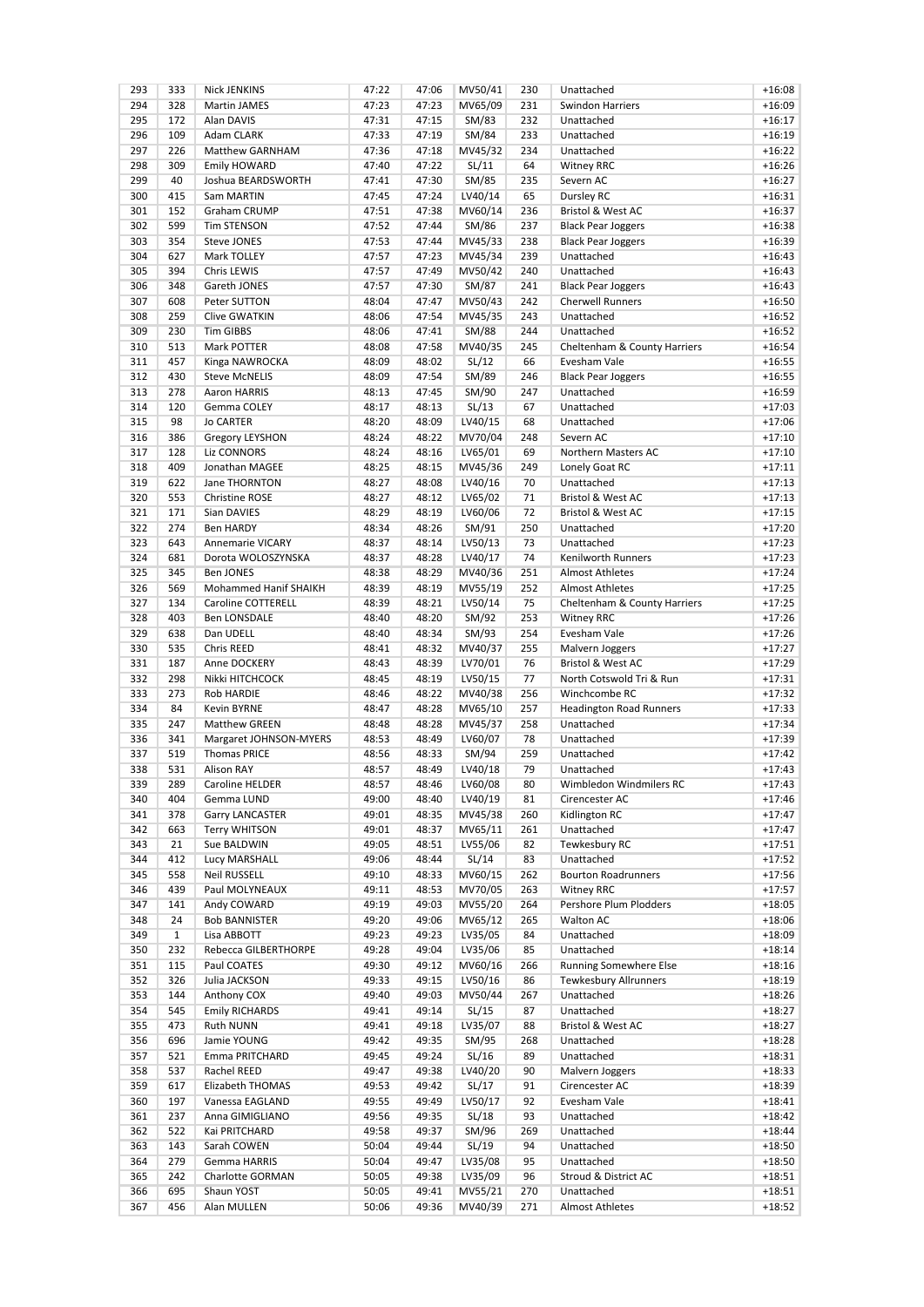| 368 | 275 | Tom HARLOW               | 50:07 | 49:55 | MV40/40 | 272 | Unattached                      | $+18:53$ |
|-----|-----|--------------------------|-------|-------|---------|-----|---------------------------------|----------|
| 369 | 646 | Charlie WALKER           | 50:07 | 49:54 | SM/97   | 273 | Unattached                      | $+18:53$ |
| 370 | 566 | Selena SWEENEY           | 50:10 | 50:04 | LV35/10 | 97  | Evesham Vale                    | $+18:56$ |
| 371 | 107 | David CHITTOCK           | 50:11 | 49:45 | MV55/22 | 274 | <b>Almost Athletes</b>          | $+18:57$ |
| 372 | 236 | Sarah GILLARD            | 50:16 | 49:54 | LV45/13 | 98  | Unattached                      | $+19:02$ |
| 373 | 99  | Amber CARTLIDGE          | 50:20 | 50:03 | SL/20   | 99  | Unattached                      | $+19:06$ |
| 374 | 219 | Jude FRYER               | 50:22 | 50:15 | LV50/18 | 100 | Evesham Vale                    | $+19:08$ |
| 375 | 683 | Thomas WOOD              | 50:24 | 49:59 | SM/98   | 275 | <b>Almost Athletes</b>          | $+19:10$ |
| 376 | 205 | Howard EWAN              | 50:28 | 50:05 | SM/99   | 276 | Cirencester AC                  | $+19:14$ |
| 377 | 481 |                          | 50:28 | 50:20 |         | 277 | <b>Bourton Roadrunners</b>      | $+19:14$ |
|     |     | Barry OLEARY             |       |       | MV50/45 |     |                                 |          |
| 378 | 320 | Samantha HUMPHREYS       | 50:28 | 50:05 | SL/21   | 101 | Unattached                      | $+19:14$ |
| 379 | 304 | John HOLMES              | 50:34 | 50:26 | MV75/01 | 278 | Shepshed RC                     | $+19:20$ |
| 380 | 46  | lan BENSKIN              | 50:34 | 50:26 | MV45/39 | 279 | Shepshed RC                     | $+19:20$ |
| 381 | 10  | David ANDRIESSEN         | 50:35 | 50:04 | MV55/23 | 280 | Unattached                      | $+19:21$ |
| 382 | 209 | Jason FERN               | 50:40 | 50:36 | MV50/46 | 281 | Unattached                      | $+19:26$ |
| 383 | 590 | Lucy SMITH               | 50:48 | 50:27 | SL/22   | 102 | Unattached                      | $+19:34$ |
| 384 | 194 | Tabitha DURKIN           | 50:50 | 50:32 | LV40/21 | 103 | <b>Witney RRC</b>               | $+19:36$ |
| 385 | 301 | Martha HOLLAND           | 50:53 | 50:36 | LV40/22 | 104 | <b>Witney RRC</b>               | $+19:39$ |
| 386 | 416 | <b>Andre MARTINS</b>     | 51:03 | 50:53 | MV40/41 | 282 | Unattached                      | $+19:49$ |
| 387 | 246 | John GREEN               | 51:04 | 50:45 | MV50/47 | 283 | <b>Witney RRC</b>               | $+19:50$ |
| 388 | 207 | Laura FAULKNER           | 51:06 | 50:36 | SL/23   | 105 | Unattached                      | $+19:52$ |
|     |     |                          |       |       |         |     | Cirencester AC                  | $+19:54$ |
| 389 | 32  | Rachel BARROW            | 51:08 | 50:43 | LV50/19 | 106 |                                 |          |
| 390 | 248 | <b>Robert GREEN</b>      | 51:13 | 50:49 | MV55/24 | 284 | <b>Witney RRC</b>               | $+19:59$ |
| 391 | 223 | <b>Christopher GAREY</b> | 51:13 | 51:07 | SM/100  | 285 | Chelmsford AC                   | $+19:59$ |
| 392 | 349 | Gordon JONES             | 51:14 | 50:52 | MV70/06 | 286 | Cirencester AC                  | $+20:00$ |
| 393 | 357 | Racheal KAYSER           | 51:17 | 50:56 | SL/24   | 107 | Unattached                      | $+20:03$ |
| 394 | 446 | <b>Tom MORGAN</b>        | 51:19 | 50:53 | MV40/42 | 287 | Cirencester AC                  | $+20:05$ |
| 395 | 364 | Victoria KENNEDY         | 51:22 | 51:05 | LV40/23 | 108 | <b>Almost Athletes</b>          | $+20:08$ |
| 396 | 637 | <b>Rob TUTTLE</b>        | 51:25 | 51:00 | MV55/25 | 288 | Cirencester AC                  | $+20:11$ |
| 397 | 49  | Louise BICKLEY           | 51:26 | 51:08 | LV45/14 | 109 | Unattached                      | $+20:12$ |
| 398 | 3   | James ADAMS              | 51:30 | 51:03 | MV65/13 | 289 | Stroud & District AC            | $+20:16$ |
| 399 | 330 | David JARRETT            | 51:34 | 51:01 | MV60/17 | 290 | Silson ac                       | $+20:20$ |
|     |     |                          |       |       |         |     |                                 |          |
| 400 | 154 | <b>Abigail CULLIS</b>    | 51:35 | 51:20 | LV50/20 | 110 | Angels RC                       | $+20:21$ |
| 401 | 549 | Stephen ROBERTS          | 51:38 | 51:15 | MV55/26 | 291 | <b>Witney RRC</b>               | $+20:24$ |
| 402 | 293 | Ann HEWLETT              | 51:38 | 51:22 | LV50/21 | 111 | Pershore Plum Plodders          | $+20:24$ |
| 403 | 103 | Joanne CHANDLER          | 51:39 | 51:19 | LV40/24 | 112 | Tewkesbury RC                   | $+20:25$ |
| 404 | 529 | Rachel RANGER            | 51:44 | 51:31 | LV50/22 | 113 | Cirencester AC                  | $+20:30$ |
| 405 | 491 | <b>Ryan PATON</b>        | 51:45 | 51:36 | SM/101  | 292 | <b>Brackley and District RC</b> | $+20:31$ |
| 406 | 101 | <b>Terry CASSIDY</b>     | 51:51 | 51:22 | MV55/27 | 293 | North Cotswold Tri & Run        | $+20:37$ |
| 407 | 181 | Jessica DEPPER           | 51:51 | 51:41 | LV35/11 | 114 | Malvern Joggers                 | $+20:37$ |
| 408 | 11  | Elzbieta ANTOSIEWICZ     | 51:53 | 51:24 | SL/25   | 115 | <b>Almost Athletes</b>          | $+20:39$ |
| 409 | 359 | Helen KEEPENCE           | 51:54 | 51:41 | LV45/15 | 116 | Evesham Vale                    | $+20:40$ |
| 410 | 322 | Graham HUTCHINGS         | 51:54 | 51:35 | MV60/18 | 294 | <b>Black Pear Joggers</b>       | $+20:40$ |
| 411 | 520 |                          | 51:57 |       |         |     |                                 |          |
|     |     | Rachel PRIOR             |       | 51:46 | LV55/07 | 117 | <b>Brackley and District RC</b> | $+20:43$ |
| 412 | 568 | Claire SHACKLOCK         | 51:59 | 51:32 | LV35/12 | 118 | <b>Black Pear Joggers</b>       | $+20:45$ |
| 413 | 179 | Sarah DENNIS             | 52:06 | 51:54 | LV45/16 | 119 | Tewkesbury RC                   | $+20:52$ |
| 414 | 13  | Charlotte ARNOLD         | 52:07 | 51:40 | LV45/17 | 120 | Stroud & District AC            | $+20:53$ |
| 415 | 263 | Annabel HALFHEAD         | 52:07 | 51:52 | LV50/23 | 121 | Abingdon AC                     | $+20:53$ |
| 416 | 130 | Jayne COOPER             | 52:09 | 52:00 | LV55/08 | 122 | <b>Brackley and District RC</b> | $+20:55$ |
| 417 | 489 | David PARSONS            | 52:10 | 51:42 | MV75/02 | 295 | Unattached                      | $+20:56$ |
| 418 | 693 | Jacqueline WYNDS         | 52:11 | 51:46 | LV65/03 | 123 | Midland Masters AC              | $+20:57$ |
| 419 | 323 | Giles HYLAND             | 52:12 | 51:43 | MV45/40 | 296 | Unattached                      | $+20:58$ |
| 420 | 296 | Adam HINGLEY             | 52:12 | 51:58 | MV50/48 | 297 | Unattached                      | $+20:58$ |
| 421 | 45  | Oliver BELL              | 52:16 | 51:43 | MV45/41 | 298 | <b>Almost Athletes</b>          | $+21:02$ |
| 422 | 36  | Laura BASKEYFIELD        | 52:16 | 51:59 | LV35/13 | 124 | Unattached                      | $+21:02$ |
| 423 | 241 | Lindsey GOODRUM          | 52:18 | 52:03 | LV35/14 | 125 | <b>Black Pear Joggers</b>       | $+21:04$ |
|     |     |                          |       |       |         |     |                                 |          |
| 424 | 678 | Sally WITHEFORD          | 52:23 | 52:00 | LV50/24 | 126 | Evesham Vale                    | $+21:09$ |
| 425 | 528 | Jocelyn RANDALL          | 52:23 | 52:09 | LV50/25 | 127 | Cirencester AC                  | $+21:09$ |
| 426 | 221 | Anne GARDINER            | 52:24 | 52:07 | LV60/09 | 128 | <b>Running Somewhere Else</b>   | $+21:10$ |
| 427 | 204 | Tanya EVERETT            | 52:24 | 52:10 | LV50/26 | 129 | Cirencester AC                  | $+21:10$ |
| 428 | 340 | Paul JOHNSON             | 52:41 | 52:10 | MV45/42 | 299 | Unattached                      | $+21:27$ |
| 429 | 384 | Tara LAWFULL             | 52:45 | 52:34 | LV50/27 | 130 | Eynsham Road Runners            | $+21:31$ |
| 430 | 136 | Lesley COTTLE            | 52:46 | 52:14 | LV60/10 | 131 | Almost Athletes                 | $+21:32$ |
| 431 | 657 | Adrian WEEKS             | 52:47 | 52:31 | MV40/43 | 300 | Alchester RC                    | $+21:33$ |
| 432 | 664 | James WIDDOWSON          | 52:48 | 52:25 | MV45/43 | 301 | Cirencester AC                  | $+21:34$ |
| 433 | 636 | <b>Steve TURFREY</b>     | 53:01 | 52:42 | MV75/03 | 302 | Unattached                      | $+21:47$ |
| 434 | 479 | Collette O'KEEFE         | 53:06 | 52:55 | LV40/25 | 132 | Northbrook AC                   | $+21:52$ |
|     |     |                          |       |       |         |     |                                 |          |
| 435 | 402 | Richard LONG             | 53:07 | 52:55 | MV70/07 | 303 | Unattached                      | $+21:53$ |
| 436 | 630 | Sue TORRANCE             | 53:11 | 53:01 | LV55/09 | 133 | <b>Brackley and District RC</b> | $+21:57$ |
| 437 | 352 | Sarah JONES              | 53:17 | 52:46 | LV50/28 | 134 | Unattached                      | $+22:03$ |
| 438 | 582 | <b>Becci SLADE</b>       | 53:23 | 52:53 | SL/26   | 135 | Unattached                      | $+22:09$ |
| 439 | 155 | Nick CURD                | 53:24 | 53:13 | SM/102  | 304 | Tewkesbury RC                   | $+22:10$ |
| 440 | 6   | Claire ALLEN             | 53:27 | 53:14 | LV55/10 | 136 | Evesham Vale                    | $+22:13$ |
| 441 | 524 | Craig PROSSER            | 53:28 | 53:08 | MV40/44 | 305 | Tewkesbury RC                   | $+22:14$ |
| 442 | 58  | Emma BOWEN               | 53:33 | 53:07 | SL/27   | 137 | Unattached                      | $+22:19$ |
|     |     |                          |       |       |         |     |                                 |          |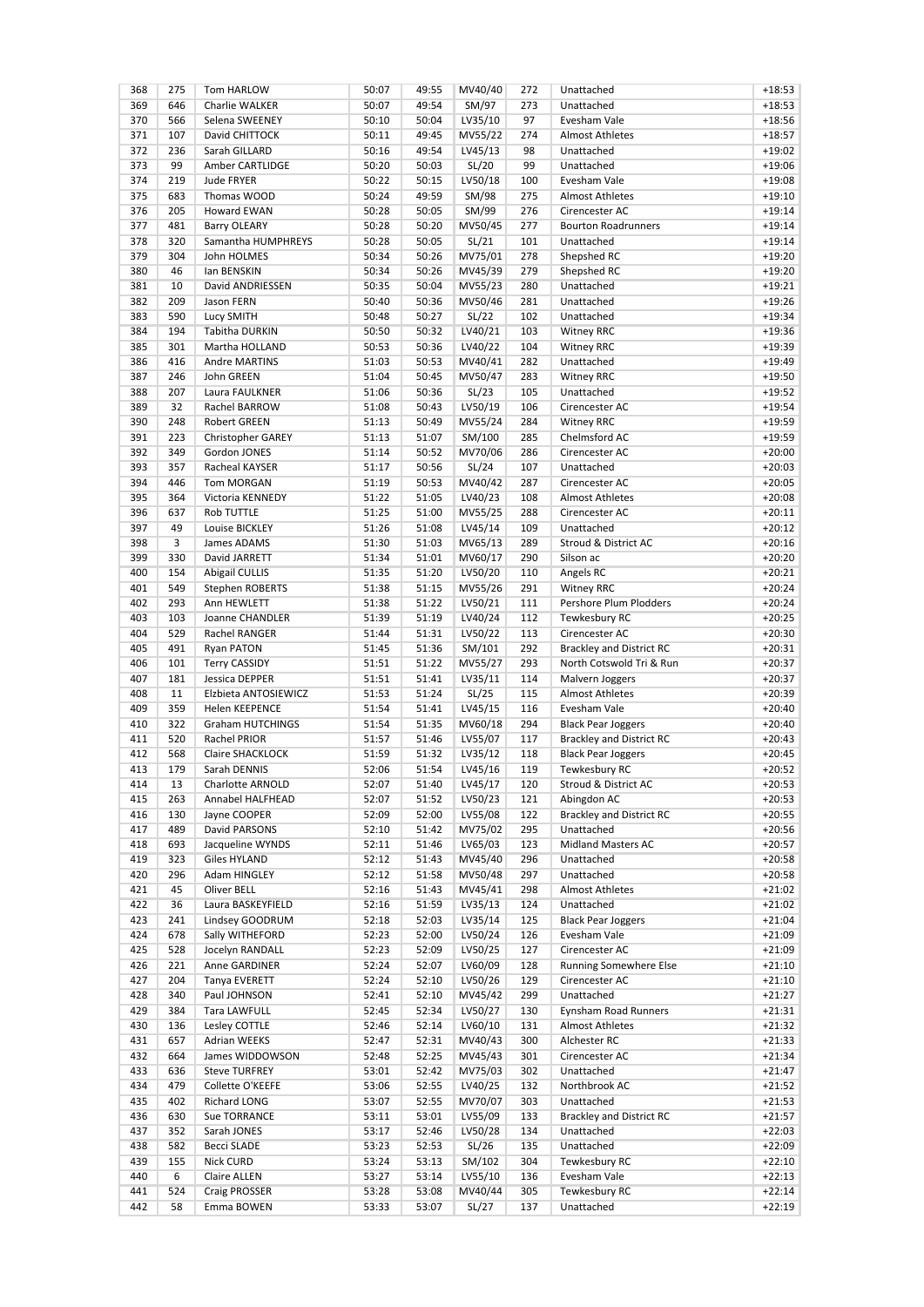| 443 | 315 | David HUGHES          | 53:38 | 53:24 | MV70/08 | 306 | Evesham Vale                 | $+22:24$ |
|-----|-----|-----------------------|-------|-------|---------|-----|------------------------------|----------|
| 444 | 498 | Coralie PEARSON       | 53:39 | 53:14 | LV40/26 | 138 | <b>Almost Athletes</b>       | $+22:25$ |
| 445 | 360 | Sarah KEIGHLEY        | 53:41 | 53:10 | LV50/29 | 139 | Unattached                   | $+22:27$ |
| 446 | 586 | <b>Graeme SMITH</b>   | 53:50 | 53:31 | SM/103  | 307 | Northbrook AC                | $+22:36$ |
| 447 | 57  | Roy BOTTOMLEY         | 53:51 | 53:32 | MV55/28 | 308 | Unattached                   | $+22:37$ |
| 448 | 680 | Angela WIXEY          | 54:03 | 53:32 | LV55/11 | 140 | Angels RC                    | $+22:49$ |
| 449 | 533 | <b>Felicity READ</b>  | 54:04 | 53:36 | LV60/11 | 141 | <b>Almost Athletes</b>       | $+22:50$ |
| 450 | 606 | Graeme STOPP          | 54:04 | 53:36 | MV45/44 | 309 | <b>Almost Athletes</b>       | $+22:50$ |
| 451 | 624 | Jeffrey TIBBLES       | 54:06 | 53:57 | MV65/14 | 310 | <b>Almost Athletes</b>       | $+22:52$ |
| 452 | 249 | Sarah GREEN           | 54:10 | 53:45 | LV45/18 | 142 | Unattached                   | $+22:56$ |
| 453 | 552 | Cheryl RODHAM         | 54:14 | 54:05 | LV45/19 | 143 | <b>Almost Athletes</b>       | $+23:00$ |
| 454 | 686 | David WOOLNOUGH       | 54:15 | 53:48 | MV50/49 | 311 | <b>Almost Athletes</b>       | $+23:01$ |
| 455 | 124 | <b>Thomas COLLINS</b> | 54:15 | 53:57 | MV60/19 | 312 | Unattached                   | $+23:01$ |
| 456 | 142 | Louise COWEN          | 54:19 | 53:59 |         | 144 | Unattached                   | $+23:05$ |
| 457 |     | Hayley WOOLNOUGH      |       |       | SL/28   |     |                              |          |
|     | 687 |                       | 54:20 | 53:53 | LV50/30 | 145 | <b>Almost Athletes</b>       | $+23:06$ |
| 458 | 218 | Phoebe FRANKLIN       | 54:20 | 54:16 | SL/29   | 146 | Unattached                   | $+23:06$ |
| 459 | 277 | Simon HARPER          | 54:24 | 54:01 | SM/104  | 313 | Unattached                   | $+23:10$ |
| 460 | 675 | Emma WINDER           | 54:30 | 54:16 | SL/30   | 147 | Unattached                   | $+23:16$ |
| 461 | 428 | Mark McLEOD           | 54:30 | 54:16 | SM/105  | 314 | Unattached                   | $+23:16$ |
| 462 | 51  | Matthew BIRCH         | 54:38 | 54:08 | MV40/45 | 315 | Unattached                   | $+23:24$ |
| 463 | 280 | Rebecca HARRIS        | 54:38 | 54:08 | LV45/20 | 148 | Unattached                   | $+23:24$ |
| 464 | 433 | <b>Gail MENCER</b>    | 54:45 | 54:07 | LV35/15 | 149 | Unattached                   | $+23:31$ |
| 465 | 65  | Renee BROAD           | 54:52 | 54:29 | LV40/27 | 150 | Unattached                   | $+23:38$ |
| 466 | 192 | Adie DUNSDON          | 54:58 | 54:41 | SM/106  | 316 | Unattached                   | $+23:44$ |
| 467 | 319 | Jason HULANCE         | 54:59 | 54:30 | MV50/50 | 317 | <b>Almost Athletes</b>       | $+23:45$ |
| 468 | 92  | <b>Gill CARRICK</b>   | 54:59 | 54:49 | LV60/12 | 151 | <b>Bourton Roadrunners</b>   | $+23:45$ |
| 469 | 231 | Alan GIBSON           | 55:05 | 54:45 | SM/107  | 318 | <b>Bourton Roadrunners</b>   | $+23:51$ |
| 470 | 499 | Raymond PERRY         | 55:06 | 54:32 | MV55/29 | 319 | Unattached                   | $+23:52$ |
| 471 | 392 | Sophie LEE            | 55:13 | 55:05 | LV50/31 | 152 | Unattached                   | $+23:59$ |
| 472 | 121 | Rachel COLEY          | 55:22 | 55:16 | SL/31   | 153 | Unattached                   | $+24:08$ |
| 473 | 380 | <b>Torquil LANDEN</b> | 55:22 | 54:52 | MV55/30 | 320 | Unattached                   | $+24:08$ |
|     |     |                       |       |       |         |     |                              |          |
| 474 | 445 | Noelle MORGAN         | 55:24 | 55:14 | LV50/32 | 154 | Unattached                   | $+24:10$ |
| 475 | 254 | <b>Neil GRIFFITHS</b> | 55:26 | 55:14 | MV50/51 | 321 | Malvern Joggers              | $+24:12$ |
| 476 | 292 | Francesca HERDMAN     | 55:32 | 55:08 | SL/32   | 155 | Unattached                   | $+24:18$ |
| 477 | 379 | Heidi LANCASTER       | 55:40 | 55:12 | LV45/21 | 156 | Kidlington RC                | $+24:26$ |
| 478 | 288 | <b>Tony HEAP</b>      | 55:41 | 55:09 | MV55/31 | 322 | <b>Almost Athletes</b>       | $+24:27$ |
| 479 | 217 | Loui FRANCIS          | 55:44 | 55:23 | SM/108  | 323 | Unattached                   | $+24:30$ |
| 480 | 347 | Eleanor JONES         | 55:44 | 55:40 | SL/33   | 157 | Unattached                   | $+24:30$ |
| 481 | 286 | <b>Claire HAYMAN</b>  | 55:50 | 55:33 | LV50/33 | 158 | Angels RC                    | $+24:36$ |
| 482 | 189 | Jo DOWN               | 55:51 | 55:39 | LV40/28 | 159 | Unattached                   | $+24:37$ |
| 483 | 684 | Helene WOODHAM        | 55:56 | 55:29 | LV45/22 | 160 | Stroud & District AC         | $+24:42$ |
| 484 | 653 | <b>Martin WARD</b>    | 55:57 | 55:34 | SM/109  | 324 | <b>Almost Athletes</b>       | $+24:43$ |
| 485 | 52  | Vincent BLAKE         | 56:03 | 55:44 | MV50/52 | 325 | <b>Hook Norton Harriers</b>  | $+24:49$ |
| 486 | 543 | Pauline RICH          | 56:03 | 55:52 | LV75/01 | 161 | Run academy worthing         | $+24:49$ |
| 487 | 694 | Steve YARNOLD         | 56:08 | 55:37 | MV60/20 | 326 | <b>Almost Athletes</b>       | $+24:54$ |
| 488 | 76  | Lucinda BUBB          | 56:13 | 55:54 | LV50/34 | 162 | <b>Tewkesbury Allrunners</b> | $+24:59$ |
| 489 | 41  | Desiree BEER          | 56:16 | 55:46 | LV65/04 | 163 | Almost Athletes              | $+25:02$ |
| 490 | 104 | Ellen CHAPMAN         | 56:21 | 55:48 | LV45/23 | 164 | Unattached                   | $+25:07$ |
| 491 | 557 | Jane RUSSELL          | 56:26 | 55:54 | LV60/13 | 165 | Almost Athletes              | $+25:12$ |
|     |     |                       |       |       |         |     |                              |          |
| 492 | 422 | Jan McALL             | 56:29 | 55:58 | LV65/05 | 166 | <b>Hogweed Trotters</b>      | $+25:15$ |
| 493 | 685 | Fiona WOODS           | 56:36 | 56:20 | LV55/12 | 167 | Unattached                   | $+25:22$ |
| 494 | 190 | <b>Holly DOWSE</b>    | 56:36 | 56:30 | SL/34   | 168 | Unattached                   | $+25:22$ |
| 495 | 54  | Clare BONE            | 56:37 | 56:12 | LV45/24 | 169 | Almost Athletes              | $+25:23$ |
| 496 | 393 | Kim LEWINGTON         | 56:49 | 56:13 | LV55/13 | 170 | Almost Athletes              | $+25:35$ |
| 497 | 631 | Dave TOWNSEND         | 56:49 | 56:25 | MV50/53 | 327 | Unattached                   | $+25:35$ |
| 498 | 546 | Nicky RICHARDS        | 56:50 | 56:23 | SL/35   | 171 | Unattached                   | $+25:36$ |
| 499 | 596 | Emma STALBERG         | 56:50 | 56:33 | LV45/25 | 172 | Gloucester AC                | $+25:36$ |
| 500 | 461 | Rebecca NEILL         | 56:53 | 56:33 | LV50/35 | 173 | Unattached                   | $+25:39$ |
| 501 | 170 | Pete DAVIES           | 56:56 | 56:35 | MV60/21 | 328 | Tewkesbury RC                | $+25:42$ |
| 502 | 595 | Samantha STACEY       | 56:56 | 56:44 | LV40/29 | 174 | <b>Hereford Couriers</b>     | $+25:42$ |
| 503 | 211 | Sara FORCE            | 56:57 | 56:33 | LV50/36 | 175 | Angels RC                    | $+25:43$ |
| 504 | 407 | Jasmine LYON          | 57:02 | 56:47 | SL/36   | 176 | Unattached                   | $+25:48$ |
| 505 | 420 | Dave MAYO             | 57:04 | 56:26 | MV55/32 | 329 | Almost Athletes              | $+25:50$ |
| 506 | 372 | David KNUTTON         | 57:09 | 56:44 | MV55/33 | 330 | Unattached                   | $+25:55$ |
|     |     |                       |       |       |         |     |                              |          |
| 507 | 668 | Michael WILLCOX       | 57:13 | 57:00 | MV70/09 | 331 | <b>Great Western Runners</b> | $+25:59$ |
| 508 | 467 | Sonia NEWMAN          | 57:21 | 56:42 | LV35/16 | 177 | Cheltenham Running Ladies    | $+26:07$ |
| 509 | 383 | Nigel LANE            | 57:22 | 56:46 | MV60/22 | 332 | Unattached                   | $+26:08$ |
| 510 | 284 | Chaweewan HARTLEY     | 57:22 | 56:50 | LV50/37 | 178 | Almost Athletes              | $+26:08$ |
| 511 | 676 | Naomi WINNIFRITH      | 57:26 | 57:17 | LV50/38 | 179 | Unattached                   | $+26:12$ |
| 512 | 610 | Lorraine TAYLOR       | 57:29 | 56:57 | LV50/39 | 180 | <b>Almost Athletes</b>       | $+26:15$ |
| 513 | 77  | Georgina BULL         | 57:34 | 57:03 | LV50/40 | 181 | Unattached                   | $+26:20$ |
| 514 | 125 | Robert COLMAN         | 57:40 | 57:24 | MV60/23 | 333 | Unattached                   | $+26:26$ |
| 515 | 388 | Judith LE-GOOD        | 57:50 | 57:26 | LV65/06 | 182 | <b>Witney RRC</b>            | $+26:36$ |
| 516 | 201 | Michael ELWELL        | 57:53 | 57:42 | MV70/10 | 334 | Midland Masters AC           | $+26:39$ |
| 517 | 561 | Nichola SANDERSON     | 58:08 | 57:39 | LV35/17 | 183 | Unattached                   | $+26:54$ |
|     |     |                       |       |       |         |     |                              |          |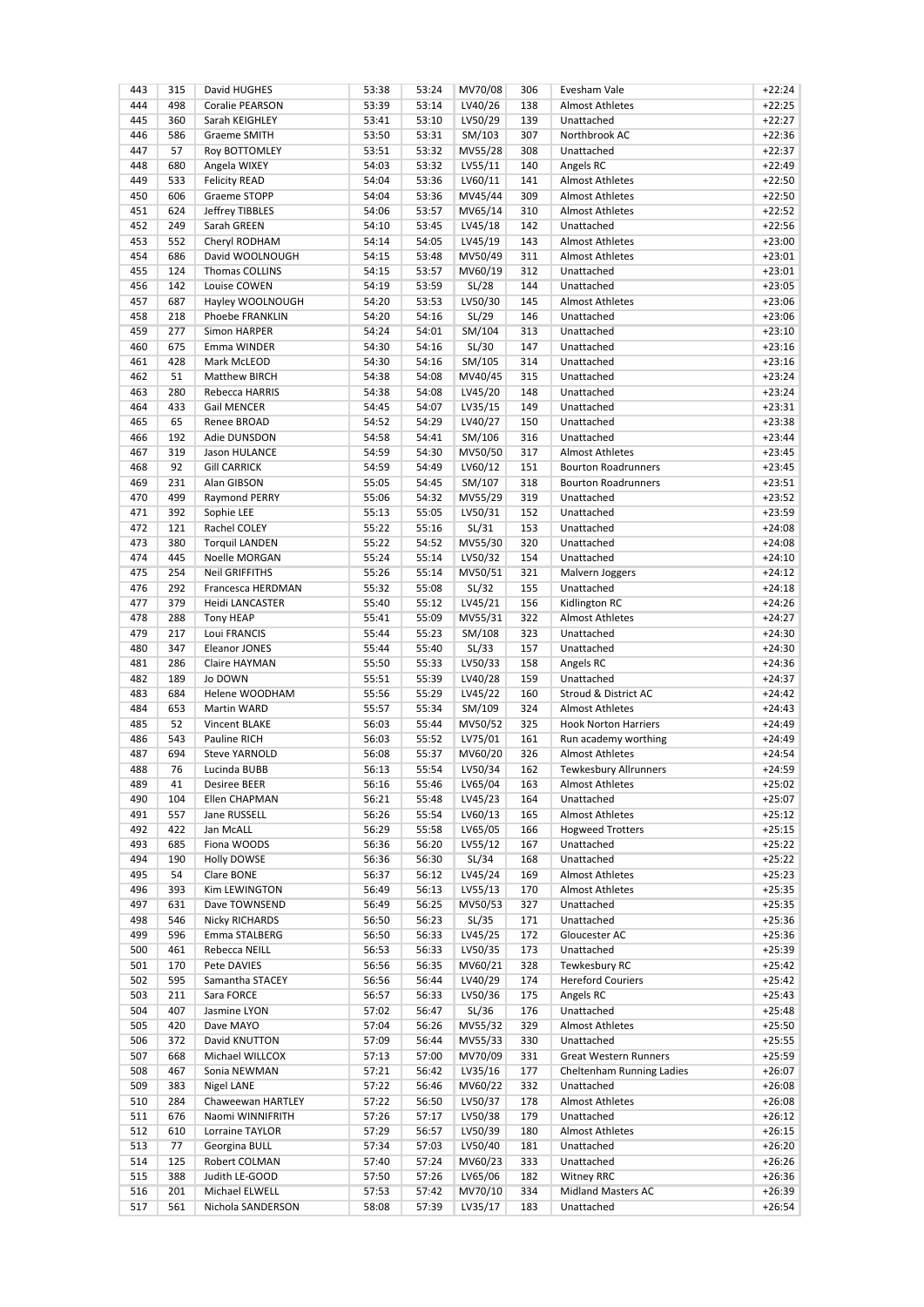| 518        | 331            | <b>Tracey JEANES</b>                   | 58:09    | 57:30                     | LV45/26          | 184 | Cheltenham Running Ladies   | $+26:55$ |
|------------|----------------|----------------------------------------|----------|---------------------------|------------------|-----|-----------------------------|----------|
| 519        | 25             | Pauline BARGUS                         | 58:16    | 57:45                     | LV65/07          | 185 | <b>Almost Athletes</b>      | $+27:02$ |
| 520        | 438            | <b>Becky MOGRIDGE</b>                  | 58:22    | 57:56                     | LV40/30          | 186 | Stroud & District AC        | $+27:08$ |
| 521        | 580            | <b>Tim SHORT</b>                       | 58:26    | 57:58                     | MV55/34          | 335 | Unattached                  | $+27:12$ |
| 522        | 635            | <b>Heidi TURFREY</b>                   | 58:28    | 58:03                     | LV45/27          | 187 | Unattached                  | $+27:14$ |
| 523        | 266            | Andy HALL                              | 58:30    | 58:20                     | MV45/45          | 336 | Unattached                  | $+27:16$ |
| 524        | 597            | <b>Elaine STATHAM</b>                  | 58:34    | 58:30                     | LV75/02          | 188 | Congleton H & AC            | $+27:20$ |
| 525        | 212            | Martin FOSTER                          | 58:50    | 58:33                     | MV65/15          | 337 | <b>Bournville Harriers</b>  | $+27:36$ |
| 526        | 122            | Jeanette COLLEY                        | 59:04    | 58:38                     | LV60/14          | 189 | Cleobury Mortimer RC        | $+27:50$ |
| 527        | 53             | Reece BOLTON-LOCKE                     | 59:08    | 58:35                     | MV45/46          | 338 | Unattached                  | $+27:54$ |
| 528        | 216            | <b>Steve FRAME</b>                     | 59:17    | 59:00                     | MV40/46          | 339 | <b>Hook Norton Harriers</b> | $+28:03$ |
| 529        | 390            | Sarah LEDBURY                          | 59:19    | 58:48                     | LV35/18          | 190 | Unattached                  | $+28:05$ |
| 530        | 135            | Alan COTTLE                            | 59:20    | 58:48                     | MV65/16          | 340 | Unattached                  | $+28:06$ |
| 531        | 85             | Steven CALCUTT                         | 59:40    | 59:11                     |                  | 341 | Unattached                  | $+28:26$ |
|            | 74             | Rebecca BROWN                          |          | 59:15                     | SM/110           |     |                             |          |
| 532        |                |                                        | 59:51    |                           | LV45/28          | 191 | Unattached                  | $+28:37$ |
| 533        | 470            | <b>Steve NICOLL</b>                    | 59:52    | 59:35                     | MV55/35          | 342 | Pershore Plum Plodders      | $+28:38$ |
| 534        | 151            | Katherine CROWE                        | 59:52    | 59:17                     | LV35/19          | 192 | Unattached                  | $+28:38$ |
| 535        | 567            | <b>Tracey SEVILLE</b>                  | 59:57    | 59:42                     | LV60/15          | 193 | Cirencester AC              | $+28:43$ |
| 536        | 652            | Susan WALTERS                          | 59:59    | 59:35                     | LV60/16          | 194 | Unattached                  | $+28:45$ |
| 537        | 8              | Michael ALSWORTH                       | 01:00:05 | 59:31                     | MV70/11          | 343 | 100 Marathon Club           | $+28:51$ |
| 538        | 294            | Jacqui HICKLIN                         | 01:00:05 | 59:32                     | LV40/31          | 195 | Unattached                  | $+28:51$ |
| 539        | 150            | Margaret CROSSWELL                     | 01:00:07 | 59:47                     | LV75/03          | 196 | Worcester AC                | $+28:53$ |
| 540        | 458            | <b>Tim NAYLOR</b>                      | 01:00:07 | 59:55                     | MV65/17          | 344 | Malvern Joggers             | $+28:53$ |
| 541        | 616            | <b>Barbara THOMAS</b>                  | 01:00:07 | 59:45                     | LV65/08          | 197 | Cirencester AC              | $+28:53$ |
| 542        | 536            | Les REED                               | 01:00:16 | 59:44                     | MV55/36          | 345 | Unattached                  | $+29:02$ |
| 543        | 550            | Kate ROBERTSON                         | 01:00:29 | 01:00:00                  | LV45/29          | 198 | Unattached                  | $+29:15$ |
| 544        | 640            | Lee VANSTONE                           | 01:00:34 | 01:00:13                  | SM/111           | 346 | <b>Witney RRC</b>           | $+29:20$ |
| 545        | 600            | <b>Becca STEPHENS</b>                  | 01:00:36 | 59:59                     | LV35/20          | 199 | Unattached                  | $+29:22$ |
| 546        | 516            | Kim PRICE                              | 01:00:36 | 01:00:07                  | LV50/41          | 200 | Unattached                  | $+29:22$ |
| 547        | 220            | <b>Ruth FULFORD</b>                    | 01:00:48 | 01:00:20                  | LV70/02          | 201 | Cirencester AC              | $+29:34$ |
| 548        | 110            | Carole CLARK                           | 01:00:54 | 01:00:34                  | LV70/03          | 202 | Worcester AC                | $+29:40$ |
| 549        | $\overline{4}$ | Simon ALDRIDGE                         | 01:00:57 |                           | 01:00:34 MV60/24 | 347 | Unattached                  | $+29:43$ |
| 550        | 334            | Andy JEPSON                            | 01:01:00 |                           | 01:00:33 MV40/47 | 348 | Unattached                  | $+29:46$ |
| 551        | 572            | Prue SHELLEY                           | 01:01:07 |                           | 01:00:36 LV40/32 | 203 | Unattached                  | $+29:53$ |
| 552        | 335            |                                        |          |                           | 01:00:35 MV45/47 | 349 | <b>Almost Athletes</b>      | $+29:58$ |
|            |                | Philip JEYES                           | 01:01:12 |                           |                  |     |                             |          |
| 553        | 47             | Kirsty BERGONZI                        | 01:01:37 | 01:01:12                  | SL/37            | 204 | Unattached                  | $+30:23$ |
| 554        | 100            | <b>Deb CARTLIDGE</b>                   | 01:01:38 |                           | 01:01:12 LV45/30 | 205 | Unattached                  | $+30:24$ |
| 555        | 692            | Tamsyn WYMER                           | 01:01:47 | 01:01:20                  | LV40/33          | 206 | <b>Witney RRC</b>           | $+30:33$ |
| 556        | 487            | Michelle PARKES                        | 01:01:54 | 01:01:32                  | LV55/14          | 207 | Unattached                  | $+30:40$ |
| 557        | 667            | Louise WILKINSON                       | 01:01:54 |                           | 01:01:38 LV55/15 | 208 | Unattached                  | $+30:40$ |
| 558        | 153            | Sylvia CRUMP                           | 01:01:58 | 01:01:27                  | LV65/09          | 209 | <b>Hogweed Trotters</b>     | $+30:44$ |
| 559        | 303            | Andrea HOLMES                          | 01:02:09 | 01:01:52                  | LV55/16          | 210 | Pershore Plum Plodders      | $+30:55$ |
| 560        | 159            | Pauline DABLE                          | 01:02:12 | 01:02:03                  | LV70/04          | 211 | <b>Kenilworth Runners</b>   | $+30:58$ |
| 561        | 114            | Natasha CLOSA-CERVERA                  | 01:02:15 | 01:01:49                  | LV45/31          | 212 | North Cotswold Tri & Run    | $+31:01$ |
| 562        | 547            | Joshua RIMELL                          | 01:02:15 | 01:01:36                  | SM/112           | 350 | <b>Almost Athletes</b>      | $+31:01$ |
| 563        | 587            | Hazel SMITH                            | 01:02:20 | 01:01:59                  | LV45/32          | 213 | Unattached                  | $+31:06$ |
| 564        | 368            | Elizabeth KIRKHAM                      |          | 01:02:52 01:02:19 LV55/17 |                  | 214 | Unattached                  | +31:38   |
| 565        | 199            | Michelle EDGELL                        | 01:03:03 |                           | 01:02:46 LV50/42 | 215 | Unattached                  | $+31:49$ |
| 566        | 469            | Stephen NICHOLSON                      | 01:03:06 |                           | 01:02:47 MV60/25 | 351 | Unattached                  | $+31:52$ |
| 567        | 629            | Laura TORRANCE                         | 01:03:10 | 01:02:54                  | SL/38            | 216 | Unattached                  | $+31:56$ |
| 568        | 665            | Natalie WILCOX                         | 01:03:19 | 01:02:50                  | SL/39            | 217 | Unattached                  | $+32:05$ |
| 569        | 408            | Sian MACINDOE                          | 01:03:19 | 01:02:43                  | LV35/21          | 218 | Unattached                  | $+32:05$ |
| 570        | 117            | Francesca COLE                         | 01:03:26 | 01:02:50                  | LV50/43          | 219 | Unattached                  | $+32:12$ |
|            | 559            |                                        |          |                           |                  |     | Unattached                  |          |
| 571<br>572 | 583            | Lindsay SALVAGE<br><b>Steven SLADE</b> | 01:03:26 | 01:02:49                  | LV60/17          | 220 | Unattached                  | $+32:12$ |
|            |                |                                        | 01:04:01 |                           | 01:03:31 MV60/26 | 352 |                             | $+32:47$ |
| 573        | 168            | Ceinwen DAVIES                         | 01:04:09 |                           | 01:03:33 LV40/34 | 221 | Almost Athletes             | $+32:55$ |
| 574        | 281            | Dawn HARRISON                          | 01:04:09 | 01:03:48                  | LV40/35          | 222 | Unattached                  | $+32:55$ |
| 575        | 515            | <b>Hoodsie PRESTON</b>                 | 01:04:14 | 01:03:37                  | SL/40            | 223 | Unattached                  | $+33:00$ |
| 576        | 682            | Joanne WOOD                            | 01:04:20 | 01:03:59                  | LV55/18          | 224 | Unattached                  | $+33:06$ |
| 577        | 158            | <b>Tina CUTLER</b>                     | 01:04:27 | 01:03:46                  | LV55/19          | 225 | <b>Cotswold Allrunners</b>  | $+33:13$ |
| 578        | 662            | Janet WHITING                          | 01:04:41 | 01:04:17                  | LV65/10          | 226 | Marlborough RC              | $+33:27$ |
| 579        | 555            | Joanne ROWLAND                         | 01:05:15 | 01:04:52                  | LV50/44          | 227 | Evesham Vale                | $+34:01$ |
| 580        | 129            | Corinne COOPER                         | 01:05:21 | 01:04:48                  | LV40/36          | 228 | <b>Almost Athletes</b>      | $+34:07$ |
| 581        | 373            | Praphai KOCHUM                         | 01:05:22 |                           | 01:05:09 LV45/33 | 229 | Unattached                  | $+34:08$ |
| 582        | 351            | <b>Nick JONES</b>                      | 01:05:25 |                           | 01:05:15 MV70/12 | 353 | Unattached                  | $+34:11$ |
| 583        | 396            | Helen LINFORD                          | 01:05:38 |                           | 01:05:04 LV45/34 | 230 | Unattached                  | $+34:24$ |
| 584        | 421            | Iris MAYO                              | 01:05:49 | 01:05:10                  | LV60/18          | 231 | Almost Athletes             | $+34:35$ |
| 585        | 283            | Stephen HART                           | 01:05:54 |                           | 01:05:27 MV60/27 | 354 | Unattached                  | $+34:40$ |
| 586        | 381            | Catherine LANE                         | 01:05:59 |                           | 01:05:23 LV35/22 | 232 | Unattached                  | $+34:45$ |
| 587        | 350            | Mandy JONES                            | 01:06:09 | 01:05:36                  | LV45/35          | 233 | Unattached                  | $+34:55$ |
| 588        | 20             | Emma BAKER                             | 01:06:21 |                           | 01:05:46 LV50/45 | 234 | Unattached                  | $+35:07$ |
| 589        | 579            | Mandy SHORT                            | 01:06:41 | 01:06:06                  | LV55/20          | 235 | Unattached                  | $+35:27$ |
| 590        | 148            | Laura CRONIN                           | 01:06:56 | 01:06:46                  | LV50/46          | 236 | Unattached                  | $+35:42$ |
|            |                | Jackie LAYTON                          | 01:07:13 | 01:06:40                  | LV60/19          | 237 | Unattached                  | $+35:59$ |
|            |                |                                        |          |                           |                  |     |                             |          |
| 591<br>592 | 387<br>55      | Julie BOTT                             | 01:07:29 | 01:06:57                  | LV60/20          | 238 | <b>Black Pear Joggers</b>   | $+36:15$ |